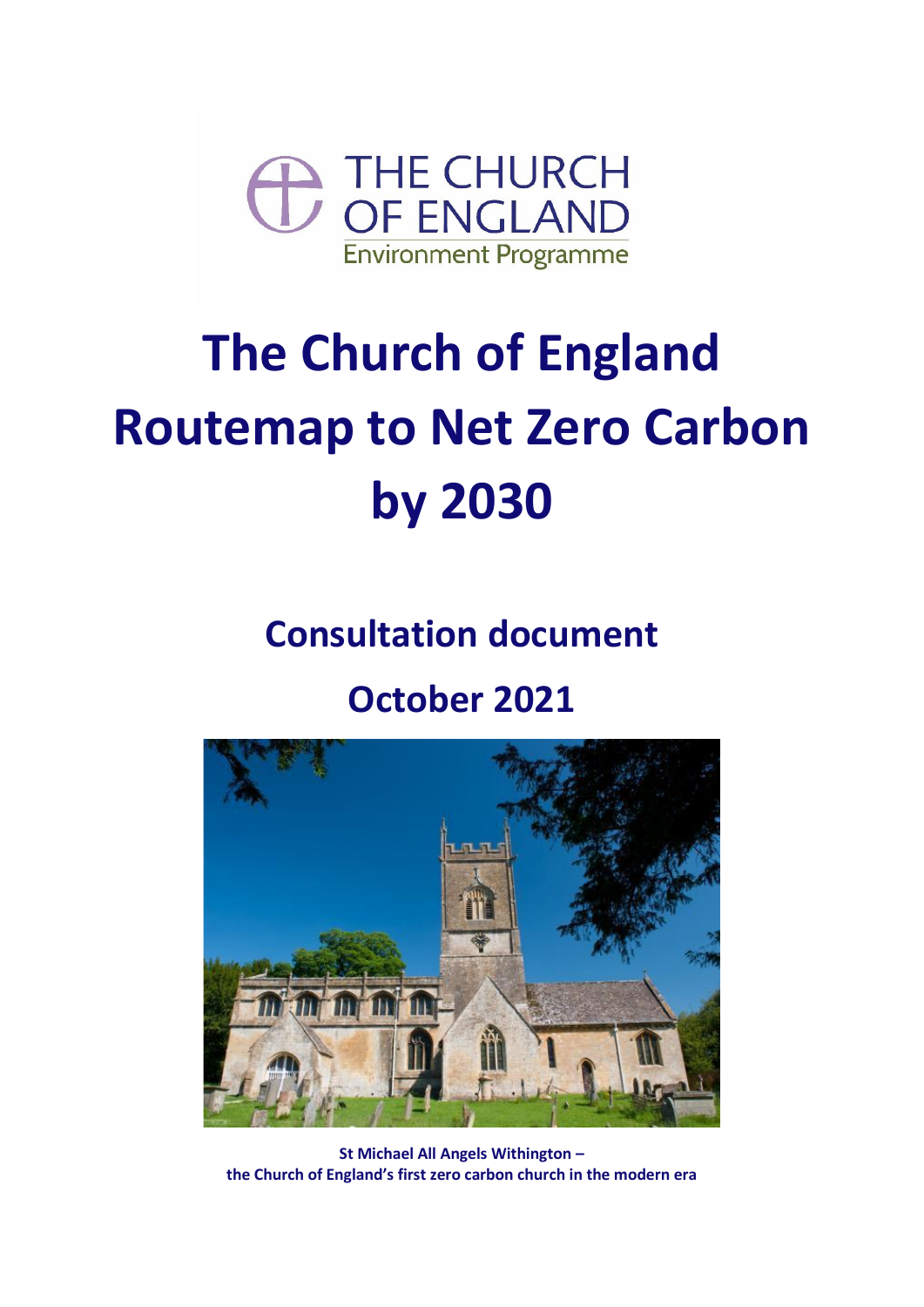## Message from the Chair of the Net Zero Carbon Subcommittee, The Bishop of Selby, Dr John Thomson



#### *'The earth is the Lord's and all that is in it.'* Psalm 24 v1

The mission of the Church is the mission of Christ and the fifth mark of mission is to strive to safeguard the integrity of creation, and sustain and renew the life of the earth. In pursuit of this, in February 2020 Synod set the Church, and itself, an ambitious challenge: to reach net zero carbon across our parish, cathedral, diocesan and schools estates by 2030.

This consultation document, *Routemap to Net Zero Carbon by 2030*, is the result of 18 months of concentrated work, carried out in the context of the Covid-19 pandemic and being sent out into the world as the long-term effects of that crisis are just beginning to be felt. It sets out what we know (and don't know) about what would be required to achieve net zero by 2030.

The Routemap has been prepared by the Net Zero Carbon Sub-committee of the national Environmental Working Group. It is made up of diocesan representatives, church institutions, and external experts. We have worked within a theological framework that focuses our minds on the wider environmental programme and our Christ-centred reasons for keeping care for Creation as a key priority across the Church. I hope you will take time to read and consider the [theological](http://www.churchofengland.org/net-zero-consultation)  [reflections](http://www.churchofengland.org/net-zero-consultation) developed alongside this consultation.

The Sub-committee is very aware that the past 18 months have been exceedingly challenging for all in the Church. We have no wish to add to feelings of burden; instead we hope this document will encourage respondents to think about what is possible, where help is needed, and to tell us what they hope and pray for. We are deliberately consulting early in our work; what you are reading is not the finished product. The committee is seeking the views of dioceses, church institutions, and others, so that the final Routemap that we bring to General Synod in July 2022 can be shaped by your views, be realistic, and be achievable.

Dioceses, cathedrals, TEIs, the National Church Institutions, and our national buildings committees are all encouraged to contribute to this Routemap, along with anybody else who is interested. Please challenge this draft, input to it, improve it. The answers are not all clear yet, and the Net Zero Carbon Sub-committee wants to listen and learn from your experiences. This Routemap aims to set out a path towards General Synod's aim that all parts of the Church become net zero carbon by 2030; not all the steps in the path are clear yet, and you can help inform our collective journey.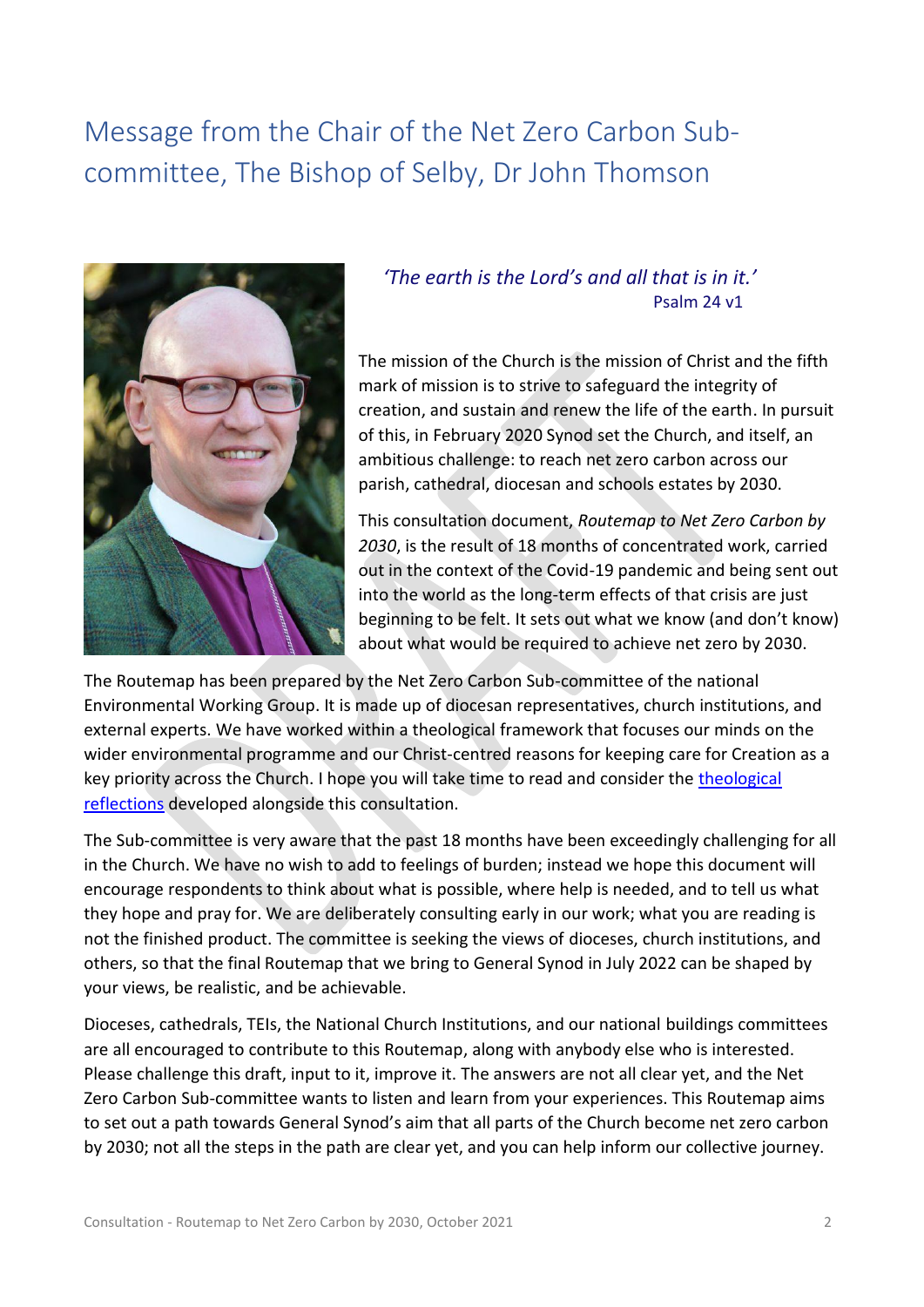## Executive Summary

All parts of the Church of England recognise the climate emergency and the necessity of a strong, visible Christian response to what is happening to our world. Twenty-seven diocesan synods have passed a motion committing to net zero, with five more planning to propose one. This *Routemap to Net Zero Carbon by 2030* has been drafted to allow you to join the conversation, to contribute your ideas and allow us to work together to deliver positive change. Your response to the survey about this document will shape the actions that will be taken this decade.

The document is divided into sources of emissions (our different building types and travel) but there are cross-cutting themes across these. Issues of communication, motivation, funding, capacity and resource, training and support, are relevant to all audiences.

[Section 1](#page-3-0) lays out what this consultation is focused on, and what is not in scope. This does not mean that out of scope elements are not part of the wider environmental programme.

[Section 2](#page-5-0) tells you how to use this document and gives advice on responding to sections most relevant for your context, as well as providing information on online events being held to support this consultation.

[Section 3](#page-7-0) covers the high-level principles that frame this work and we hope all respondents will take time to read and respond to these.

[Section 4](#page-9-0) breaks out the different intended audiences of this consultation; you need only read the sections relevant to you. There are milestones associated with each topic. You can find a single [summary sheet of all milestones](http://www.churchofengland.org/net-zero-consultation) here.

[Section 5](#page-22-0) covers general topics relevant to all respondents: communications, capacity building, work-based travel and funding.

[Section 6](#page-27-0) explores some complex areas where decisions still need to be made; land use, offsetting and carbon sequestration and embodied carbon in building projects.

Throughout this document there is an understanding that the resources to deliver much of this change are not yet in place. The document does not explore these issues and potential barriers in detail but that does not mean there is not a real appreciation that they exist. Respondents are encouraged to both identify barriers and issues, and also to offer potential or actual solutions to these where they exist.

We have arranged online information sessions, and officers and committee members will make ourselves available to attend your meetings if wished. Details of this can be found in Section 2.

This is a key issue and we hope to receive many responses via the [online survey](https://www.surveymonkey.co.uk/r/CoE_NZC) by the end of February 2022.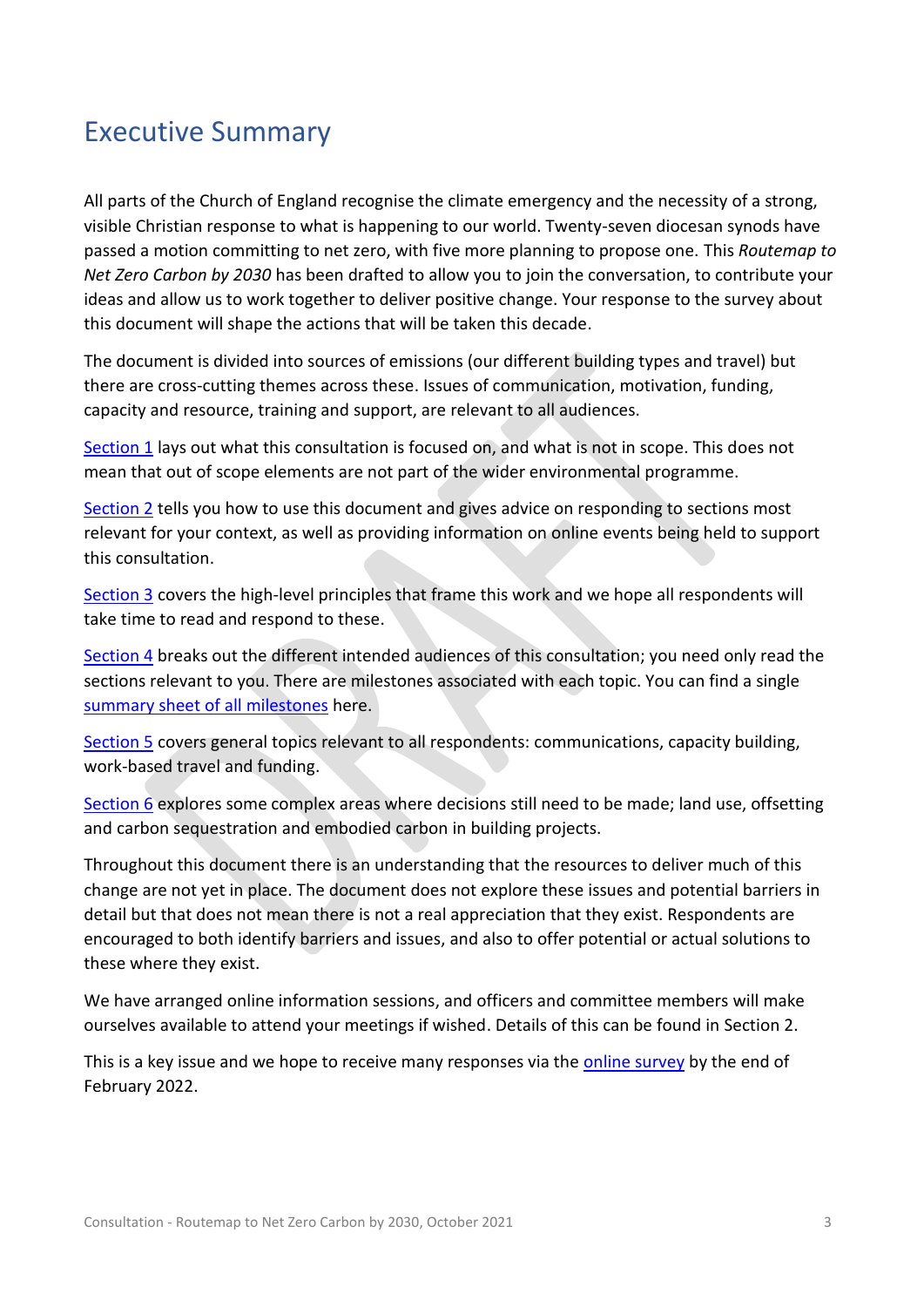#### <span id="page-3-0"></span>**Contents**

| 1. |  |
|----|--|
| 2. |  |
| 3. |  |
| 4. |  |
|    |  |
|    |  |
|    |  |
|    |  |
|    |  |
|    |  |
| 5. |  |
|    |  |
|    |  |
|    |  |
|    |  |
| 6. |  |
|    |  |
|    |  |
|    |  |
|    |  |
|    |  |
|    |  |
|    |  |
|    |  |
|    |  |
|    |  |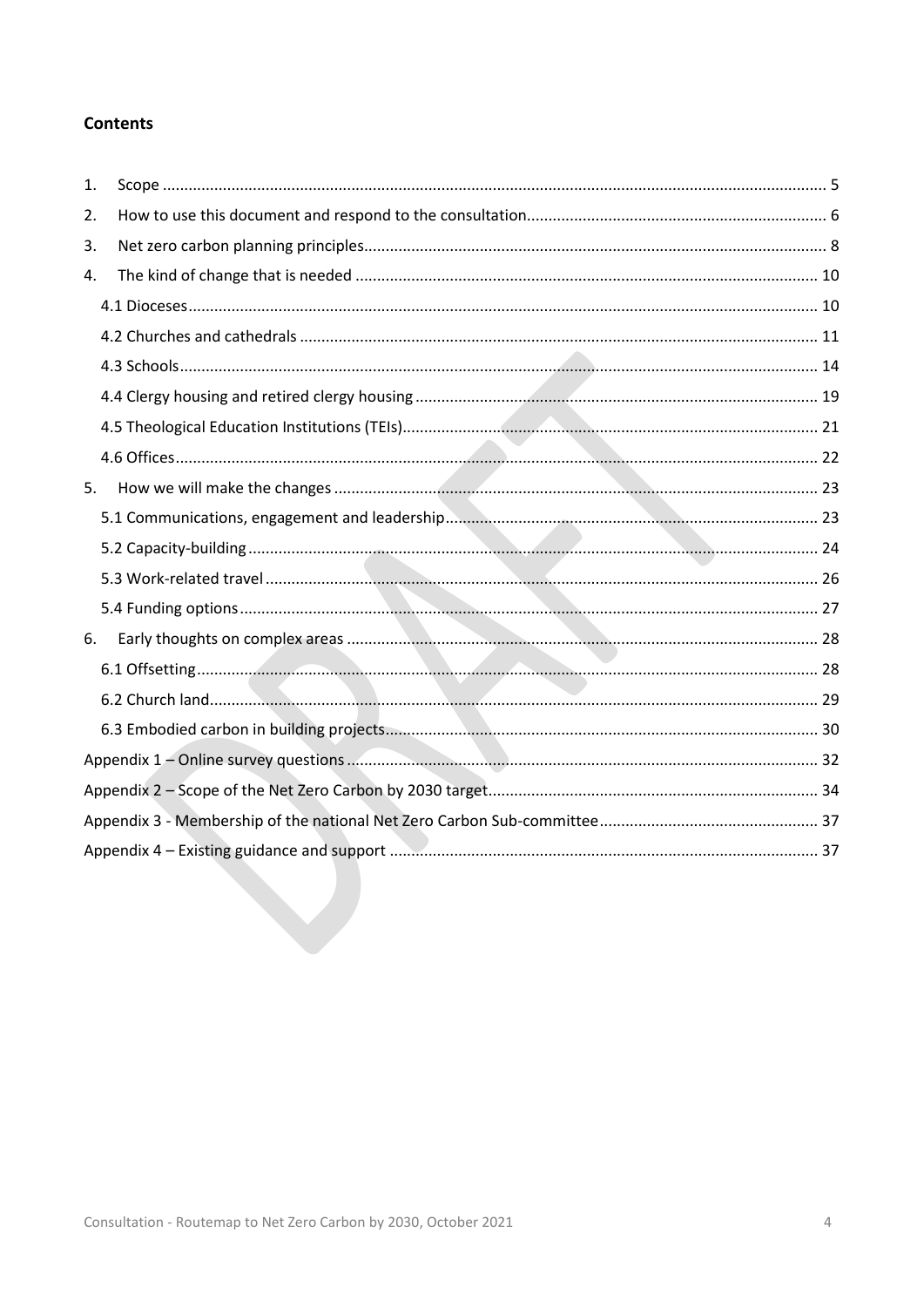## <span id="page-4-0"></span>1. Scope

The Routemap you are reading is one part of a wide-ranging Environment Programme. It has a very specific purpose; to set out what is needed if we are to achieve the prophetic Net Zero Carbon by 2030 ambition laid down by General Synod in February 2020.

| This Routemap IS:                                                                                                                                                                                                                                       | This Routemap IS NOT:                                                                                                                                                                                                                                                                |
|---------------------------------------------------------------------------------------------------------------------------------------------------------------------------------------------------------------------------------------------------------|--------------------------------------------------------------------------------------------------------------------------------------------------------------------------------------------------------------------------------------------------------------------------------------|
| Focused only on the Church's own<br>greenhouse gas emissions. It covers those<br>areas under our control or significantly<br>under our influence.                                                                                                       | ×<br>Focused on the important work of<br>influencing the lifestyles of our<br>parishioners and school families. Whilst<br>this work is vital, it is not the aim of this<br>document. Expanding Eco Church will be<br>particularly important to achieving this<br>wider engagement.   |
| ► Focused on the areas 'in scope' of the 2030<br>target set by General Synod: the oil, gas,<br>and electricity used to heat, light and<br>power our buildings, and our work-related<br>travel. See the full scope of the Synod<br>target in Appendix 2. | x<br>Focused on wider areas such as<br>procurement, construction projects, or<br>land, nor climate resilience and the<br>adaptations needed to operate and grow in<br>a changing climate. These are touched on<br>in Section 6 but are currently out of scope<br>of the 2030 target. |
| Inclusive of the operational aspects of the<br>Church Commissioners (for example See<br>houses, offices, and retired clergy housing).                                                                                                                   | <b>x</b> Inclusive of the investment portfolios of<br>the Church Commissioners, which have a<br>2050 target, reflecting their global nature.                                                                                                                                         |
| Primarily intended for an internal<br>audience, to gain valuable input at an early<br>stage from those most impacted by the<br>proposals.                                                                                                               | ×<br>Intended for an external audience. We will<br>consult with key partners and external<br>organisations on the next draft, in 2022.                                                                                                                                               |
| Primarily intended to gather contributions<br>from a group including dioceses, DBFs,<br>DBEs, cathedrals, TEIs, archdeacons, and<br>key committees and institutions.                                                                                    | <b>*</b> Intended to add any burden to individual<br>clergy, school heads, or parishioners.<br>Whilst they are welcome to respond, this is<br>not expected of them.                                                                                                                  |
| Intended, once finalised and agreed by<br>Synod, to be adopted by all parts of the<br>Church of England within this scope.                                                                                                                              | ×<br>Intended to cover issues of biodiversity<br>and habitat. These are in scope for the<br>wider CofE Environment Programme.                                                                                                                                                        |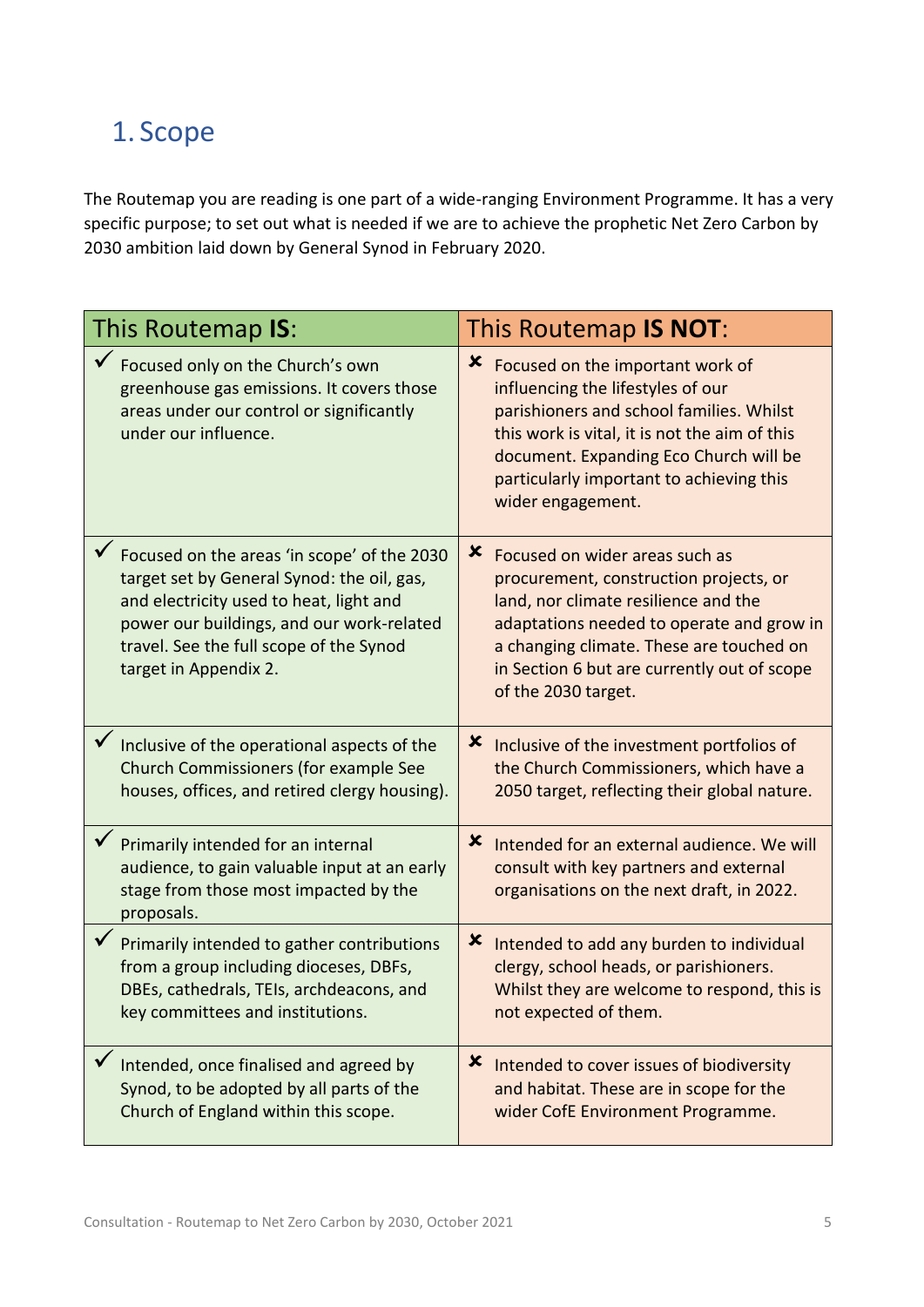## <span id="page-5-0"></span>2. How to use this document and respond to the consultation

- 2.1 The Net Zero Carbon Sub-committee is keen to get a range of views to inform development of this *Routemap*. There are some general sections which all consultees are invited to engage with: these are in Section 3.
- 2.2 Section 4 is divided into specific audiences and invites more focused responses.
- 2.3 The questions that you will find in the online survey can be found in [Appendix 1.](#page-31-0)
- 2.4 The other appendices to this document provide background information: [Appendix 2:](#page-33-0) Scope of Net Zero 2030 (agreed by General Synod in November 2020) [Appendix 3:](#page-36-0) Membership of the Net Zero Sub-committee [Appendix 4:](#page-36-1) Existing Resources
- 2.5 There are various resources associated with this work that may help give context to your discussions and responses. All can be found on the [dedicated Net Zero consultation webpage](http://www.churchofengland.org/net-zero-consultation) (www.churchofengland.org/net-zero-consultation).
- 2.6 Invitations to respond have been sent to the following:
	- a) Chief Officers of the NCIs, inviting a response from the governing bodies
	- b) Diocesan Bishops and Secretaries (requesting a collated diocesan response that incorporates views of senior staff, archdeacons, DACs, DMPCs and DEOs)
	- c) Cathedral Deans, inviting a response that incorporates views of the Chief Operating Officer, Chapter and the FAC
	- d) The national network of Archdeacons
	- e) The Chair of the Major Churches Network
	- f) Chairs of Diocesan Boards of Education and Diocesan Directors of Education
	- g) CEOs of Multi Academy Trusts
	- h) Directors of Theological Education Institutes
	- i) The Chair of the Church Buildings Council
	- j) The Chair of the Cathedrals Fabric Commission of England
	- k) The Chair of the Bishoprics and Cathedrals Committee
	- l) The Chair of the Mission, Pastoral and Church Property Committee
- 2.7 This consultation is primarily aimed at national Church bodies, diocesan structures (including DBFs and DBEs), and cathedrals. This is because it is about how the central and diocesan structures can plan for and support parishes and schools in achieving net zero by 2030, as well as tackling their own buildings, landholdings and work transport. This does not mean that the views of parishes are not vital to achieving the overall goal. Responses from parishes, schools, and individuals are welcome. All respondents will be asked to specify in which capacity they are responding.
- 2.8 The deadline for responses is 5pm on 28<sup>th</sup> February 2022.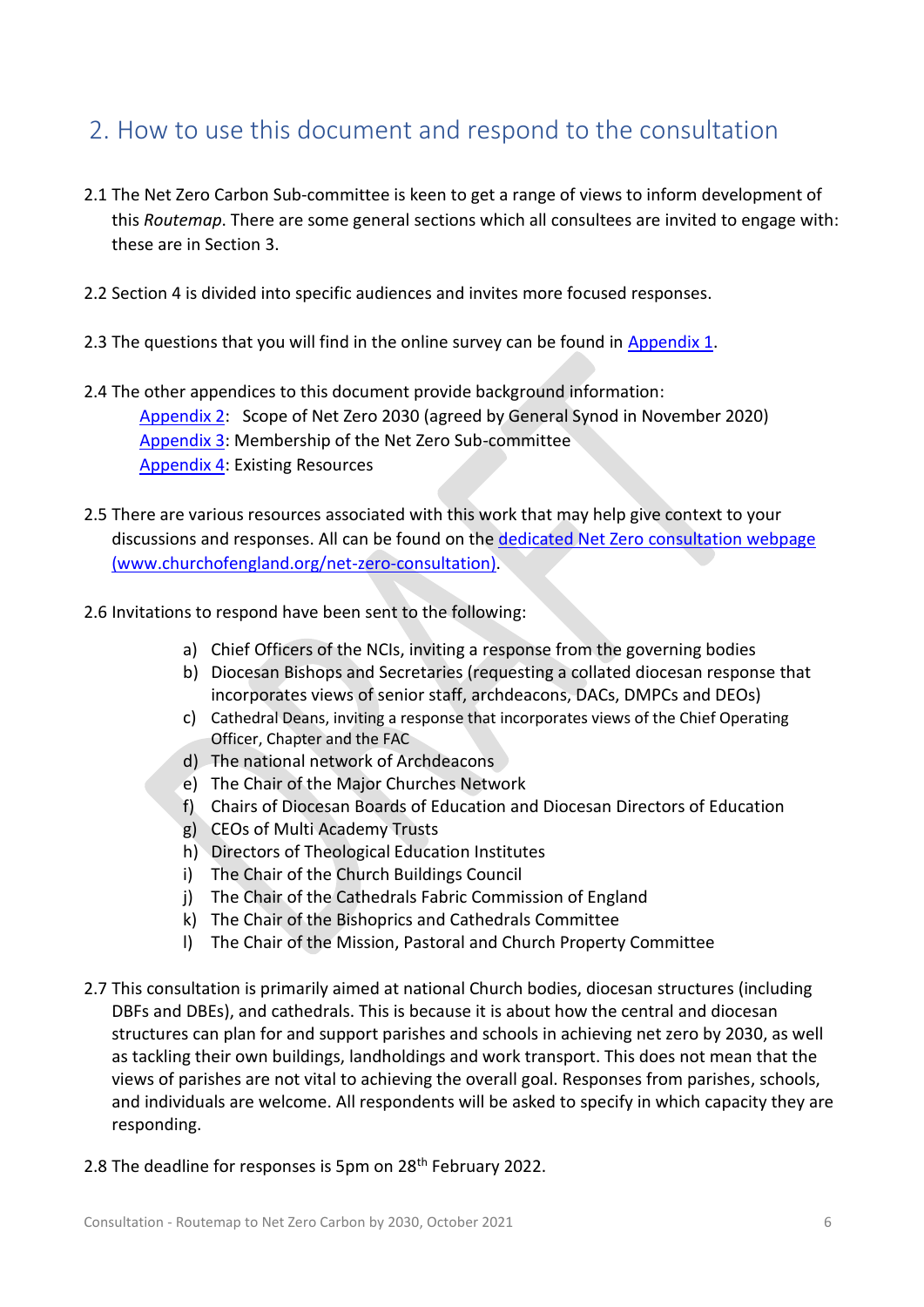2.9 The Bishop of Selby and members of the National Environment team are running information sessions to help support this consultation. At these, the key points of the Routemap will be introduced and you will be able to ask questions. You can register to join these sessions by clicking the links below. The links are also on [consultation webpage:](http://www.churchofengland.org/net-zero-consultation)

[Tuesday 16 November at 3pm](https://churchofengland-org.zoom.us/meeting/register/tJckdemoqT8iE9Emu6S9mCQ2a_ZrLFbNRzWZ)

[Monday 22 November at 3pm](https://us06web.zoom.us/meeting/register/tZYkd--rrDwjH92asNzoP6WIJpnFuixCamNf)

[Monday 6 December at 2pm](https://us06web.zoom.us/meeting/register/tZAlfumuqjojGNWASd6Ap1gYCQqn-SOA8pEq)

#### [Tuesday 14 December at 11am](https://us06web.zoom.us/meeting/register/tZIsd-6sqjgsHdBGBGHvI9ls72jO27mGOsV8)

- 2.10 If you are holding a meeting to discuss the Routemap, officers from the Environment team or Net Zero Carbon Sub-committee members are available to attend. Please email [Denise Rowley](mailto:denise.rowley@churchofengland.org?subject=Net%20Zero%20Consultation) to arrange this.
- 2.11 In parallel, a library of case studies and net zero plans is being developed. Please share your net zero plan and any case studies you have by emailing them to [Denise Rowley.](mailto:denise.rowley@churchofengland.org?subject=Net%20Zero%20Consultation) Case studies may be technological (e.g. zero carbon heating), behaviour change (e.g. campaigns to remind people to turn off lights), energy efficiency (e.g. installing insulation, maintenance), energy reduction (e.g. lights on timers) or carbon removal (e.g. tree planting).
- 2.12 Respond by completing the [online survey here](https://www.surveymonkey.co.uk/r/CoE_NZC) by 5pm on 28<sup>th</sup> February. If you have any difficulty accessing this or need to respond in another format please [contact Denise Rowley.](mailto:denise.rowley@churchofengland.org?subject=Net%20Zero%20Consultation)
- 2.13 The questions it will ask are shown in [Appendix 1.](#page-30-0) We very much value your input, but we also understand the constraints on your time; please therefore only answer those questions relevant to your area of interest, and skip others.
- 2.14 We are asking for either one or two collated responses from each diocese it is up to you if you would like to respond both via your DBF and Bishops senior staff team - and individual responses from other consultees.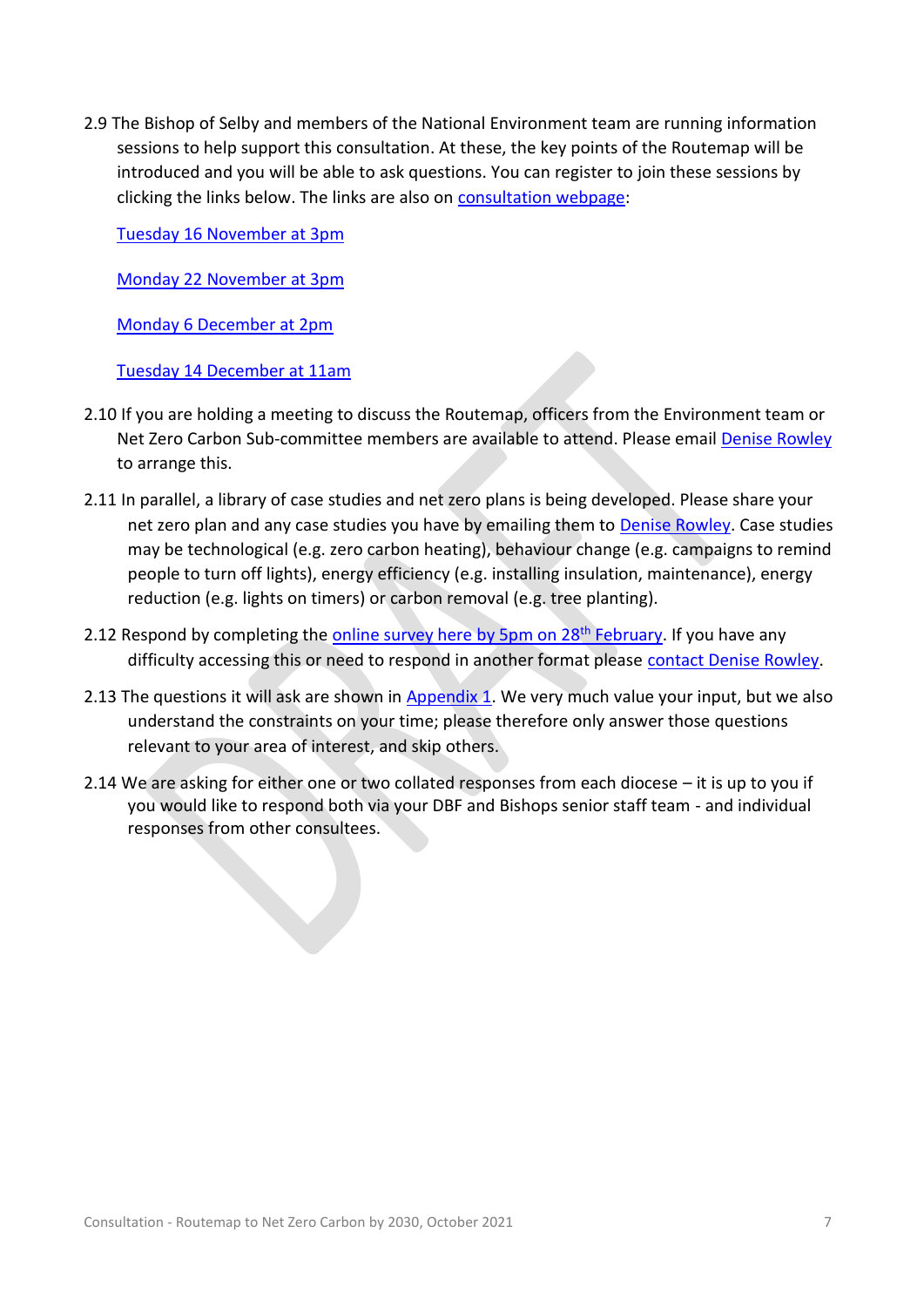## <span id="page-7-0"></span>3.Net zero carbon planning principles

The following seven principles need to guide all our work if we are to achieve year-on-year reductions in our greenhouse gas emissions and, ultimately, reach net zero carbon.

*A question in the online consultation response asks your views on each of these principles.* 

|  | <b>Net Zero Carbon planning principles:</b> |                                                                                                                                              |  |  |  |
|--|---------------------------------------------|----------------------------------------------------------------------------------------------------------------------------------------------|--|--|--|
|  | 1. Based in                                 | The climate emergency is the context into which we are preaching                                                                             |  |  |  |
|  | theology                                    | the Gospel. It informs all we do.                                                                                                            |  |  |  |
|  |                                             | We will link all our actions on net zero carbon to our Christian                                                                             |  |  |  |
|  |                                             | mission, as expressed in the five marks of mission. You can read a                                                                           |  |  |  |
|  |                                             | theological reflection on the climate crisis here.                                                                                           |  |  |  |
|  |                                             | We will grow the Church while reducing our footprint; our loving                                                                             |  |  |  |
|  |                                             | gospel message will reach and engage new people, particularly the<br>young.                                                                  |  |  |  |
|  |                                             |                                                                                                                                              |  |  |  |
|  | 2. Urgent,                                  | We will communicate clearly the reasons for action, and for acting<br>٠<br>now.                                                              |  |  |  |
|  | relevant and                                | We embrace the call to net zero carbon as an opportunity to be                                                                               |  |  |  |
|  | widely                                      | credible and missional in our communities across the country. This                                                                           |  |  |  |
|  | understood                                  | is an integral part of our mission; caring for creation, achieving                                                                           |  |  |  |
|  |                                             | climate justice, ending poverty, creating a viable future for                                                                                |  |  |  |
|  |                                             | ourselves and coming generations, and increasing engagement with                                                                             |  |  |  |
|  |                                             | our communities through our commitment to net zero.                                                                                          |  |  |  |
|  |                                             | Net zero is needed by 2030 but it starts now. We aren't waiting; a                                                                           |  |  |  |
|  |                                             | significant reduction is needed every year, year-on-year.                                                                                    |  |  |  |
|  | 3. Data-driven                              | We recognise this work covers all of our activities as a Church, as<br>$\bullet$                                                             |  |  |  |
|  | and focused                                 | set out in the scope agreed by Synod.                                                                                                        |  |  |  |
|  |                                             | We are identifying the major sources of emissions for our buildings<br>$\bullet$                                                             |  |  |  |
|  |                                             | and institutions so that we can create a data-driven action plan.                                                                            |  |  |  |
|  |                                             | We will be strategic, using our energy data to focus effort on the<br>large, busy buildings: schools, major churches, cathedrals, offices.   |  |  |  |
|  |                                             | Most small, rural churches are already low carbon.                                                                                           |  |  |  |
|  |                                             | We will aim to gather a solid information base on which to act: EPC                                                                          |  |  |  |
|  |                                             | surveys of clergy housing, energy audits of churches and cathedrals,                                                                         |  |  |  |
|  |                                             | heat decarbonisation plans for schools.                                                                                                      |  |  |  |
|  |                                             | We will learn from others, sharing resources and good practice and<br>$\bullet$                                                              |  |  |  |
|  |                                             | collaborating.                                                                                                                               |  |  |  |
|  |                                             | We will cost for the changes required and actively seek funding to<br>٠                                                                      |  |  |  |
|  |                                             | enable these over the 10-year period to 2030.                                                                                                |  |  |  |
|  | 4. Embedded in                              | We will aim to integrate environmental principles into everything<br>$\bullet$                                                               |  |  |  |
|  | all we do                                   | we as the CofE are doing, not see it as an 'add on'.                                                                                         |  |  |  |
|  |                                             | We will encourage every level and part of the Church to take a<br>$\bullet$<br>formal decision to answer the call from General Synod; e.g. a |  |  |  |
|  |                                             |                                                                                                                                              |  |  |  |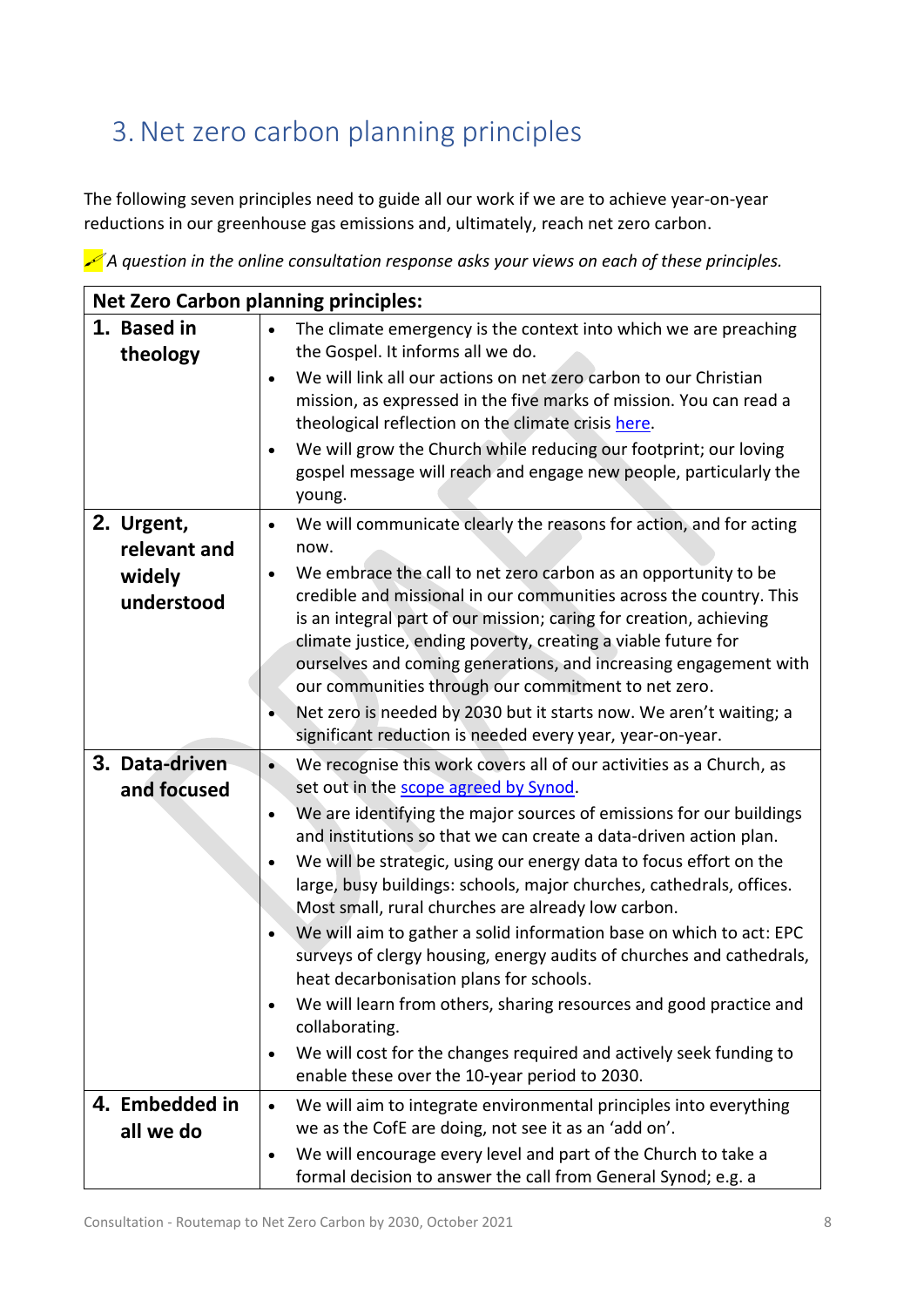|                                                         | motion by the PCC, school governors, cathedral chapter, diocesan<br>synod.<br>We will identify those things directly in our control and the things<br>we influence, and discern appropriate strategies to effect<br>decarbonisation for both.<br>We will encourage each part of the Church to gather a team who<br>will work on it, and ensure someone in a leadership position<br>champions the work; within a church, school, cathedral, diocese.<br>We will build carbon footprint reporting into our reporting systems;<br>for example, including proposing to General Synod to include<br>carbon data in the APCM report requirements.<br>When thinking about our plans for climate mitigation (reducing<br>emissions to prevent climate change) we will also keep climate<br>adaptation in mind (actions to protect our buildings and<br>communities from harm during increasingly extreme weather).                                                                                                                                                                                                                                                                                                                                                                                                                                                                                                                                                                                                                                                                      |
|---------------------------------------------------------|---------------------------------------------------------------------------------------------------------------------------------------------------------------------------------------------------------------------------------------------------------------------------------------------------------------------------------------------------------------------------------------------------------------------------------------------------------------------------------------------------------------------------------------------------------------------------------------------------------------------------------------------------------------------------------------------------------------------------------------------------------------------------------------------------------------------------------------------------------------------------------------------------------------------------------------------------------------------------------------------------------------------------------------------------------------------------------------------------------------------------------------------------------------------------------------------------------------------------------------------------------------------------------------------------------------------------------------------------------------------------------------------------------------------------------------------------------------------------------------------------------------------------------------------------------------------------------|
| 5. Using less<br>energy, and<br>from cleaner<br>sources | We need to first reduce demand for energy: maintain our buildings,<br>$\bullet$<br>tackle damp, start with the simple changes (broken windows,<br>lagging pipes), reduce heat loss (with appropriate methods to the<br>age, significance and nature of the buildings). Then we need to<br>increase energy efficiency, through steps such as LED lights, zoning<br>and controls.<br>We will aim for quick wins, however we will not delay difficult<br>things or they may never be achieved.<br>We will aim for our energy to be supplied from cleaner sources:<br>encouraging switching to 'green' tariffs, increasing the number of<br>solar PV installations and other renewables on our buildings.<br>We recognise the vital importance of decarbonising heat. We will<br>focus on fossil fuels including oil, the dirtiest fuel, then fossil gas.<br>We acknowledge that doing this is difficult but critical. We<br>understand it is vital that options appraisals take place for all<br>heating replacements, since any new oil/gas boiler installed now<br>will outlast 2030.<br>There are many uncertainties in the external world, around<br>regulation, funding, carbon pricing, and technologies such as<br>hydrogen. We recognise that some decisions will need to wait until<br>later in the decade, but in some cases it will be possible to 'future-<br>proof' solutions.<br>We will aim to avoid maladaptation and to remember the<br>$\bullet$<br>embodied carbon in our building projects; we will avoid carrying out<br>big interventions for small savings. |
| 6. Travelling<br>sustainably                            | We will encourage sustainable transport and remember the travel<br>$\bullet$<br>hierarchy (from best to worst): walking, cycling, public transport,<br>shared journeys, electric cars, fuel efficient cars, less efficient cars.                                                                                                                                                                                                                                                                                                                                                                                                                                                                                                                                                                                                                                                                                                                                                                                                                                                                                                                                                                                                                                                                                                                                                                                                                                                                                                                                                |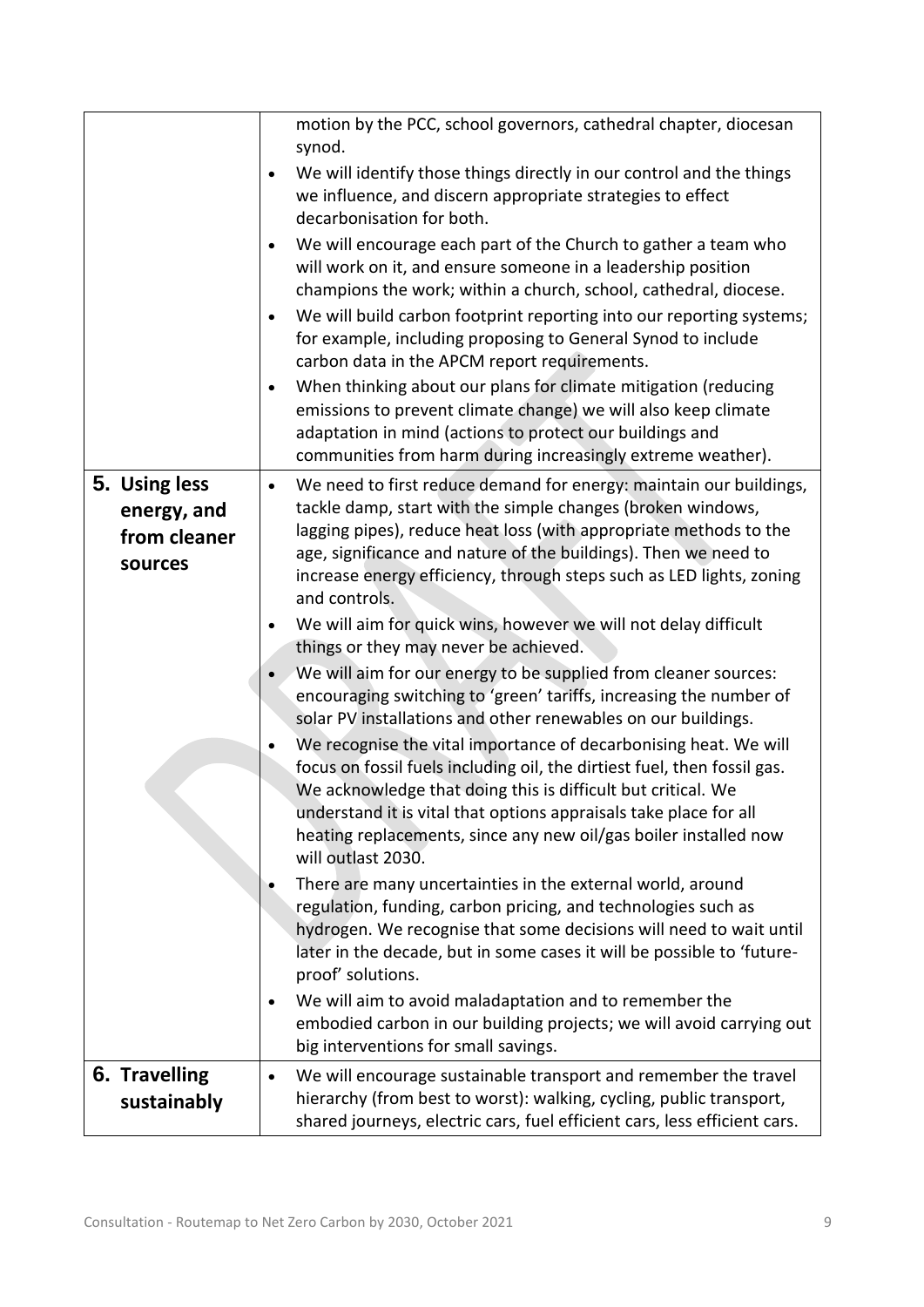| 7. Offsetting<br>only what we<br>cannot reduce | We will reduce all the carbon emissions we can; we must not over-<br>rely on offsetting due to the risk they may be poor quality,<br>ineffective, temporary, unethical or not additional <sup>1</sup> .                                                                                       |
|------------------------------------------------|-----------------------------------------------------------------------------------------------------------------------------------------------------------------------------------------------------------------------------------------------------------------------------------------------|
|                                                | However, there will be some role for offsetting and sequestration,<br>towards 2030. We will continue to explore viable options for<br>tangible and beneficial offsetting.                                                                                                                     |
|                                                | Tree planting and rewilding is beneficial but not in itself the<br>solution; newly planted trees do not all survive, and take decades to<br>grow to maturity and absorb the emissions we are emitting right<br>now. We will protect and nurture the trees and wild spaces we<br>already have. |

## <span id="page-9-0"></span>4. The kind of change that is needed

 *In the online consultation response you are asked to provide comments on the sections that are relevant to you and your work: for example, cathedrals are not asked to respond on the schools section. Please feel free to skip all the sections that are not directly relevant to you.*

#### <span id="page-9-1"></span>4.1 Dioceses

| <b>Proposed Milestone</b> |                                                                                                                                                  | Proposed<br>Date |
|---------------------------|--------------------------------------------------------------------------------------------------------------------------------------------------|------------------|
|                           | 4.1.1. All dioceses provide an annual carbon emissions report to Diocesan Synod                                                                  | 2022             |
|                           | 4.1.2. All dioceses provide a costed plan to carbon net zero to Diocesan Synod, to include<br>the policy changes and levers for change required. | 2022             |
|                           | 4.1.3. All dioceses develop a communication strategy to churches and schools                                                                     | 2022             |
|                           | 4.1.4. All dioceses audit clergy property and develop a property retrofitting plan (see<br>Section 4.4)                                          | 2023             |
|                           | 4.1.5. All dioceses audit their landholdings and develop a land management plan                                                                  | 2026             |

#### What the national Church is proposing to do:

- 1. Creating a footprinting toolkit for all major sources of emissions.
- 2. Work to develop funding streams for both capital installations in our buildings and to provide support to parishes.
- 3. Provide central consultancy / expertise so dioceses can access real expertise, as a matter of urgency.
- 4. Develop further national policy and guidelines and offer free training.
- 5. Update Faculty Rules (proposed for approval in 2022).

<sup>&</sup>lt;sup>1</sup> [Voluntary Carbon offsets \(parliament.uk\)](https://www.parliament.uk/globalassets/documents/post/postpn290.pdf)

Consultation - Routemap to Net Zero Carbon by 2030, October 2021 10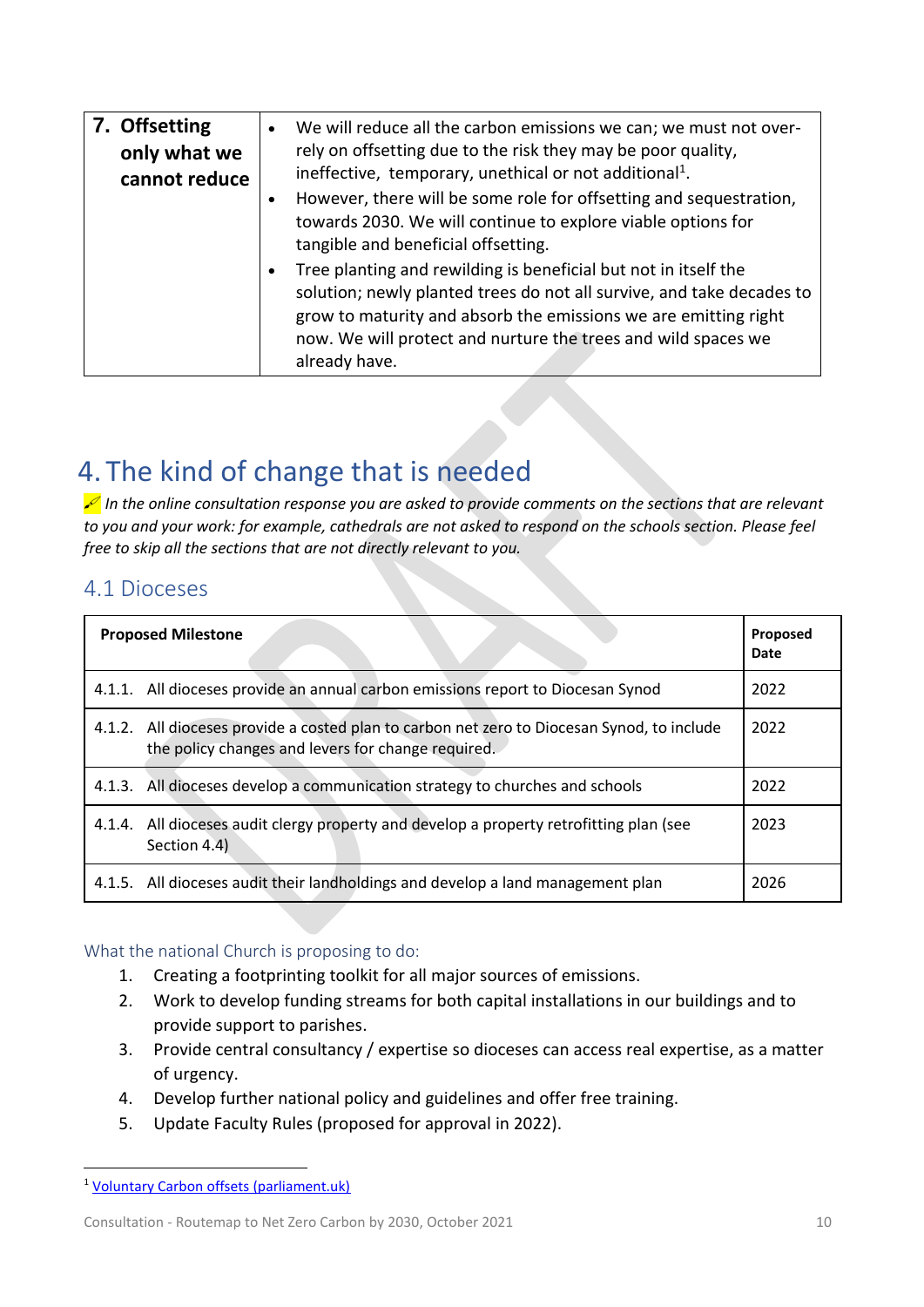- 6. Share model approaches to achieving carbon reductions for different categories or types of building.
- 7. Central procurement for boilers, radiant panels etc; help with switching fossil gas and electricity tariffs; electric vehicle charging points; mass purchase of renewable tariffs so this is the obvious easy choice for a PCC.

#### What it is suggested every diocese should do:

- 1. Establish a working group: Bring on board key stakeholders from all departments, bishops, archdeacons, and look for existing commitments and delivery of policy change.
- 2. Increase capacity and understanding: Potentially use the national "train the trainer" scheme in Carbon Literacy (launching in 2021) to increase understanding across the diocese.
- 3. Gather data and work to it: Task someone with creating an annual greenhouse gas emissions report, promote the Energy Footprint Tool, and the range of other national tools as they become available.
- 4. Create a plan: Take a two-pronged attack (i) finding some quick wins and pilots which show what is possible, whilst (ii) focussing strategically on the highest energy use buildings in the diocese, saving energy, and decarbonising heat. Don't forget the impact of behaviour change.
- 5. Identify required policy changes/levers for change: Create a DAC policy, set expectations for APCM reports, quinquennial inspections and archdeacon's visitations.
- 6. Develop and agree a costed (costs and savings) strategy with Synod support. If possible, establish a local grants and/or loans scheme.
- 7. Create a communications plan. Focus on the 'why', the theology, and make it positive. Cover both churches and schools.
- 8. Promote Eco Church: Register for Eco Diocese and use the criteria to inform your planning. Promote Eco Church across the dioceses.

#### <span id="page-10-0"></span>4.2 Churches and cathedrals

|        | <b>Proposed Milestone</b>                                                                                                                                                                                                              | <b>Proposed</b><br>Date |
|--------|----------------------------------------------------------------------------------------------------------------------------------------------------------------------------------------------------------------------------------------|-------------------------|
| 4.2.1. | National: Faculty rule changes to come to General Synod, proposing a range of<br>changes to the rules to support net zero carbon. Clear guidance to be issued on any<br>agreed changes, and wide communication about the implications. | 2022                    |
| 4.2.2. | National: Proposal to change APCM rules to require reporting of carbon footprint<br>results to come to General Synod.                                                                                                                  | 2023                    |
| 4.2.3. | National: Parish Buying rolls-out new net zero product offering, including 'green'<br>biogas tariff.                                                                                                                                   | 2022                    |
|        | 4.2.4. All churches and cathedrals are on a 100% electricity renewable tariff, encouraged<br>through a major national switching campaign.                                                                                              | 2023                    |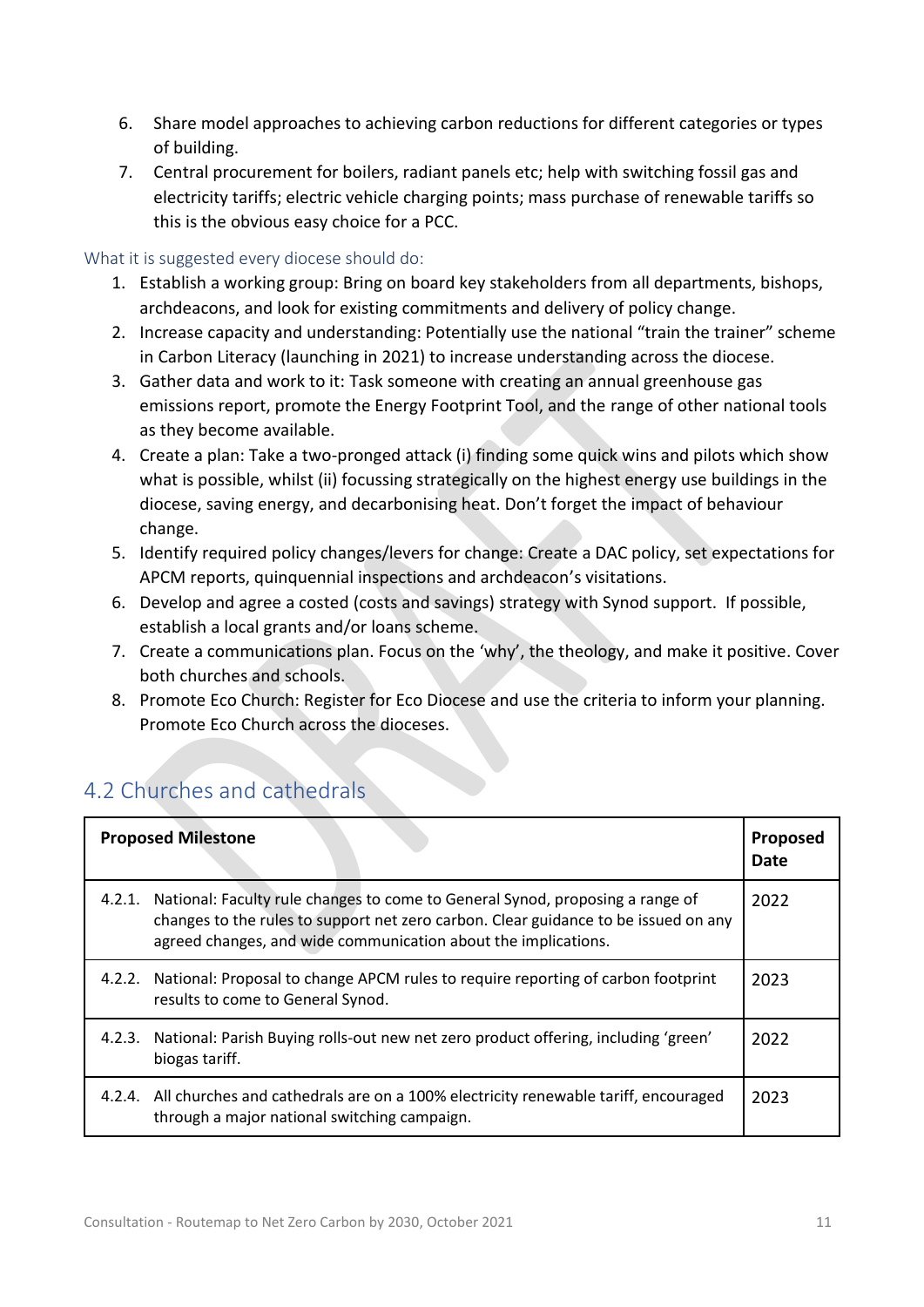|        | 4.2.5. Every diocese has a 90%+ completion rate for the Energy Footprint Tool, and 100%<br>of cathedrals complete the Energy Footprint Tool                                                                                                                                                                                                                                                                                                                                                                              | 2023                         |
|--------|--------------------------------------------------------------------------------------------------------------------------------------------------------------------------------------------------------------------------------------------------------------------------------------------------------------------------------------------------------------------------------------------------------------------------------------------------------------------------------------------------------------------------|------------------------------|
|        | 4.2.6. All cathedrals to have sustainability reviews completed                                                                                                                                                                                                                                                                                                                                                                                                                                                           | 2023                         |
| 4.2.7. | National: Pilot an investment scheme for projects with high enough Return on<br>Investment                                                                                                                                                                                                                                                                                                                                                                                                                               | 2023                         |
|        | 4.2.8. Eco Church registration<br>All cathedrals registered for Eco Church and achieve bronze<br>$\bullet$<br>10% of local churches in every diocese registered; 5% of local churches<br>$\bullet$<br>awarded at least at bronze (= Bronze Eco Dioceses standard)<br>40% of local churches registered; 30% of local churches awarded Silver or<br>$\bullet$<br>higher (= Silver Eco Dioceses standard)<br>All dioceses reach Gold Eco Dioceses standard - targets are currently being<br>$\bullet$<br>amended by A Rocha | 2023<br>2023<br>2026<br>2029 |
|        | 4.2.9. All churches and cathedrals with gas heating are on a 'green' biogas tariff (not<br>offsetting).                                                                                                                                                                                                                                                                                                                                                                                                                  | 2024                         |
|        | 4.2.10. No new oil boilers installed in churches and cathedrals after this date (note:<br>contingent on government action to connect rural communities to the grid)                                                                                                                                                                                                                                                                                                                                                      | 2025                         |
|        | 4.2.11. All churches have energy efficient lighting installed in all regularly used areas<br>(interior and exterior) with light and motion sensors where appropriate                                                                                                                                                                                                                                                                                                                                                     | 2025                         |

The analysis of our programme of church energy audits indicates the main areas for action:



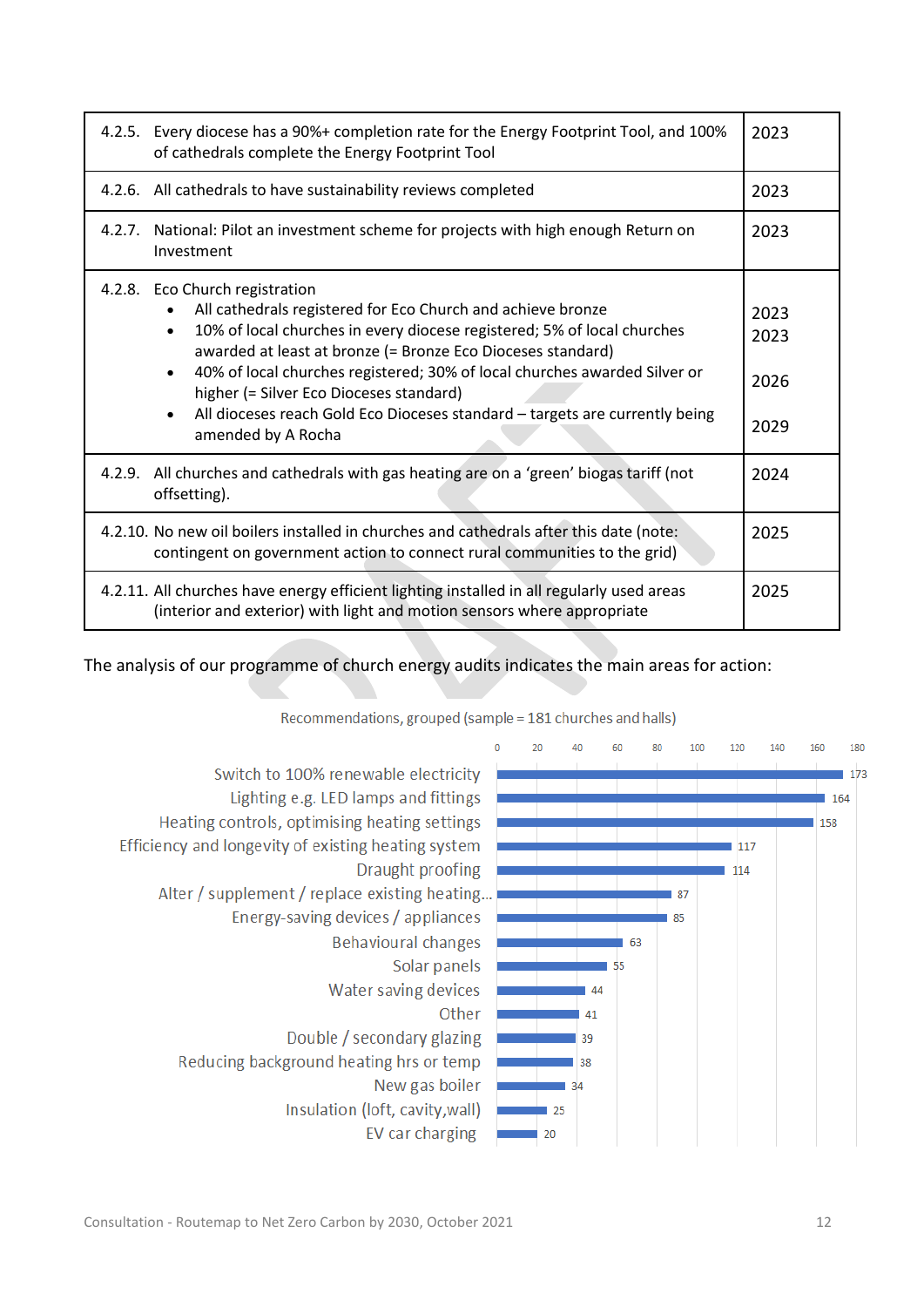Net zero carbon churches aren't just a theory, they exist now. The [analysis of last year's Energy Footprint Tool](https://www.churchofengland.org/sites/default/files/2021-02/Energy%20Footprint%20Tool%202019.pdf) results showed that 5% of churches were already 'net zero'. Each green dot on the map to the right is one of these net zero carbon churches. In the main, these churches have electric heating and have switched to a 100% renewable electricity tariff.

#### What the national Church is proposing to do:

1. A review of the Faculty Rules is already underway. The Rules Committee is considering a range of changes which support net zero carbon; making positive changes easier to make, and make a



continued dependence on fossil fuels require greater consideration. These proposals will come to General Synod in 2022. Any changes will need to be accompanied by clear guidance and wide-ranging communication about the implications.

- 2. The Cathedrals Fabric Commission is in conversation with cathedrals about strengthening understanding of green technology projects in cathedrals.
- 3. Extensive work has been done on church heating, including with Historic England. Early advice on this can be found as part of the [Practical Path to Net Zero.](https://www.churchofengland.org/resources/churchcare/net-zero-carbon-church/practical-path-net-zero-carbon-churches) A conference on this is planned for 2022 and a database of case studies is being developed.
- 4. In 2021 diocesan heating advisers have formed a network to share good practice and some dioceses have had success recruiting new advisers. It has become more mainstream for churches and the DAC to include a move to net zero carbon as part of their considerations when moving to a new heating scheme. In the capacity-building section of this plan it is recommended that a national recruitment exercise is done annually on behalf of the dioceses, and that a national training/induction programme for heating advisors is created and run annually.

Heating makes up the vast majority of a typical church's energy use; 84% in the sample analysed in 2020. The majority of the recommendations from the energy audits, shown above, concern tackling heat loss, optimising the existing heating, or changing to new heating systems.

The key is to change our default starting point from heating the church (space heating) to making people comfortable, whilst protecting our historic interiors (people heating).



Decarbonising heat (moving away from fossil oil and

gas) is not simple, especially in large churches currently on oil and gas, perhaps with chair seating and full schedules of users. Working on this is a national priority.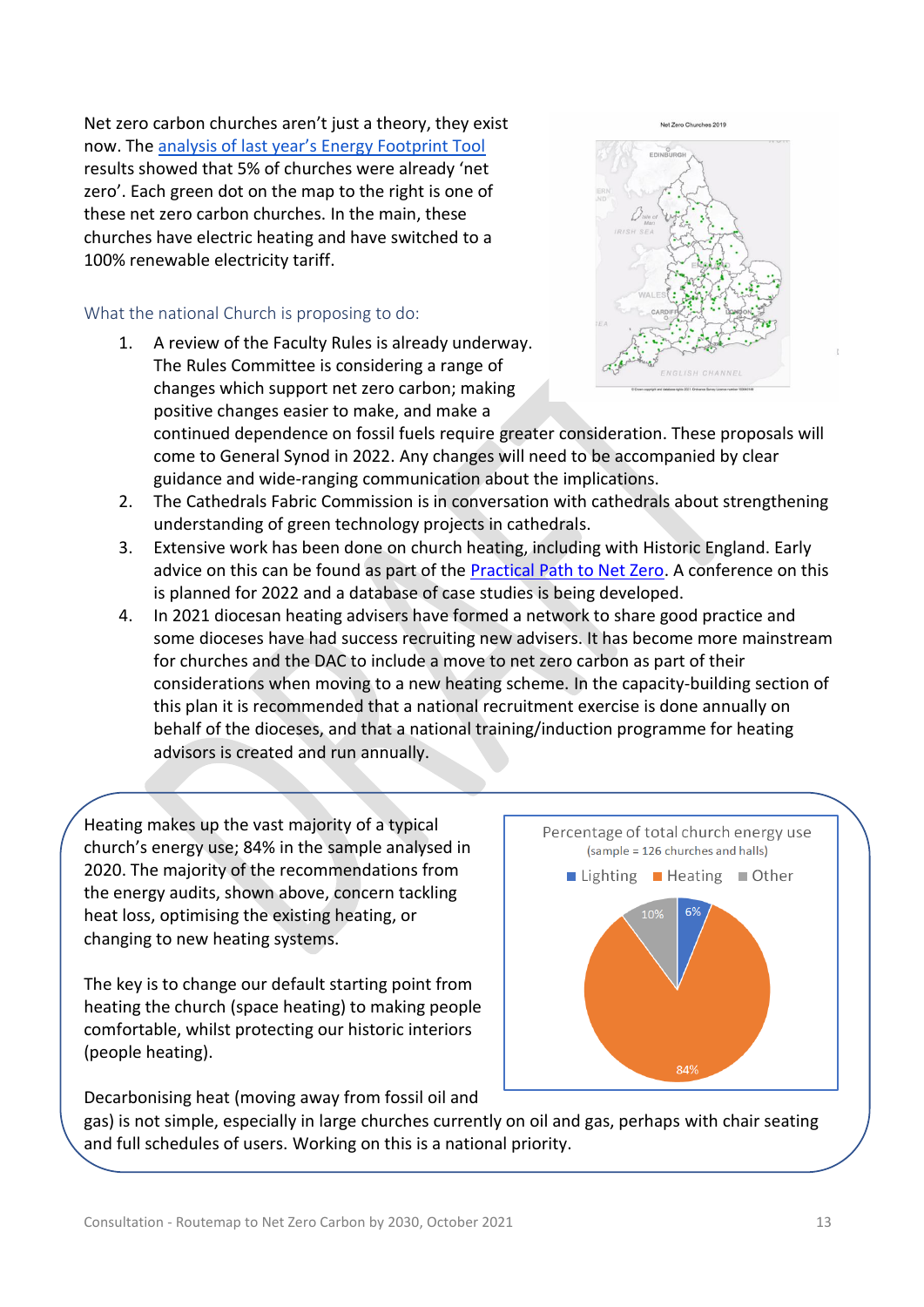#### What it is suggested every cathedral and church should do:

- 1. Measure your carbon footprint with the church Energy Footprint Tool or the new equivalent for cathedrals. Use the [Practical Path to Net Zero Carbon](https://www.churchofengland.org/resources/churchcare/net-zero-carbon-church/practical-path-net-zero-carbon-churches) as a start point for an action plan.
- 2. For most smaller churches, heated only a few hours per week or month, the carbon footprint is already very low. Here, good maintenance is key; looking after the roof, gutters, windows, and doors, and tackling the causes of damp.
- 3. The most common recommendation from the audits is to switch to a green electricity tariff.
	- Switching to 'green' electricity is an affordable swap from standard 'brown' grid electricity. This is an easy win; the analysis of the first year of the Energy Footprint Tool suggests that churches could reduce their collective carbon footprint by 22% through this step alone. Combining electric heating with a 100% renewable tariff makes a church - nearly - net zero, leaving only their transport to consider.
	- It is therefore recommended that we set a target milestone of 100% of churches having switched to a 100% renewable 'green' electricity tariff by 2023, and that a national switching campaign supports this effort between now and then.
- 4. The second most common recommendation is lighting.
	- For light, the change required is often straightforward, with a shift to LED lamps powered by a 100% renewable "green" electricity tariff, lighting becomes both energy efficient and net zero. Movement and light-level sensors can be useful if lights are routinely left on.
	- However, lighting is only a relatively small amount of a church's energy use; heating is a far more significant consumer.
- 5. The most cost-effective option is to 'switch off'. Turning off lights and equipment that aren't needed and reviewing heating settings will reduce carbon emissions and also save money on energy costs.
- 6. Take appropriate steps to reduce heat loss, to make their existing systems as efficient as possible, and to plan ahead for replacements when the current system reaches the end of its working life.

#### <span id="page-13-0"></span>4.3 Schools

| <b>Proposed Milestone</b> |                                                                                                                                                                                                                            | Proposed<br>Date |
|---------------------------|----------------------------------------------------------------------------------------------------------------------------------------------------------------------------------------------------------------------------|------------------|
|                           | 4.3.1. Establish 'Regional School Environment Groups' (school leaders, diocesan<br>buildings officers, diocesan environmental officers, local authority,<br>consultants, local champions, people with technical expertise) | 2022             |
|                           | 4.3.2. Schools, children and young people to produce key documents (flyers,<br>presentations, info sheets etc.) to make the declaration to work toward net<br>zero visible to the community                                | 2022             |
| items                     | 4.3.3. School boards to integrate an 'Annual Resilience Statement' into their agenda                                                                                                                                       | 2022             |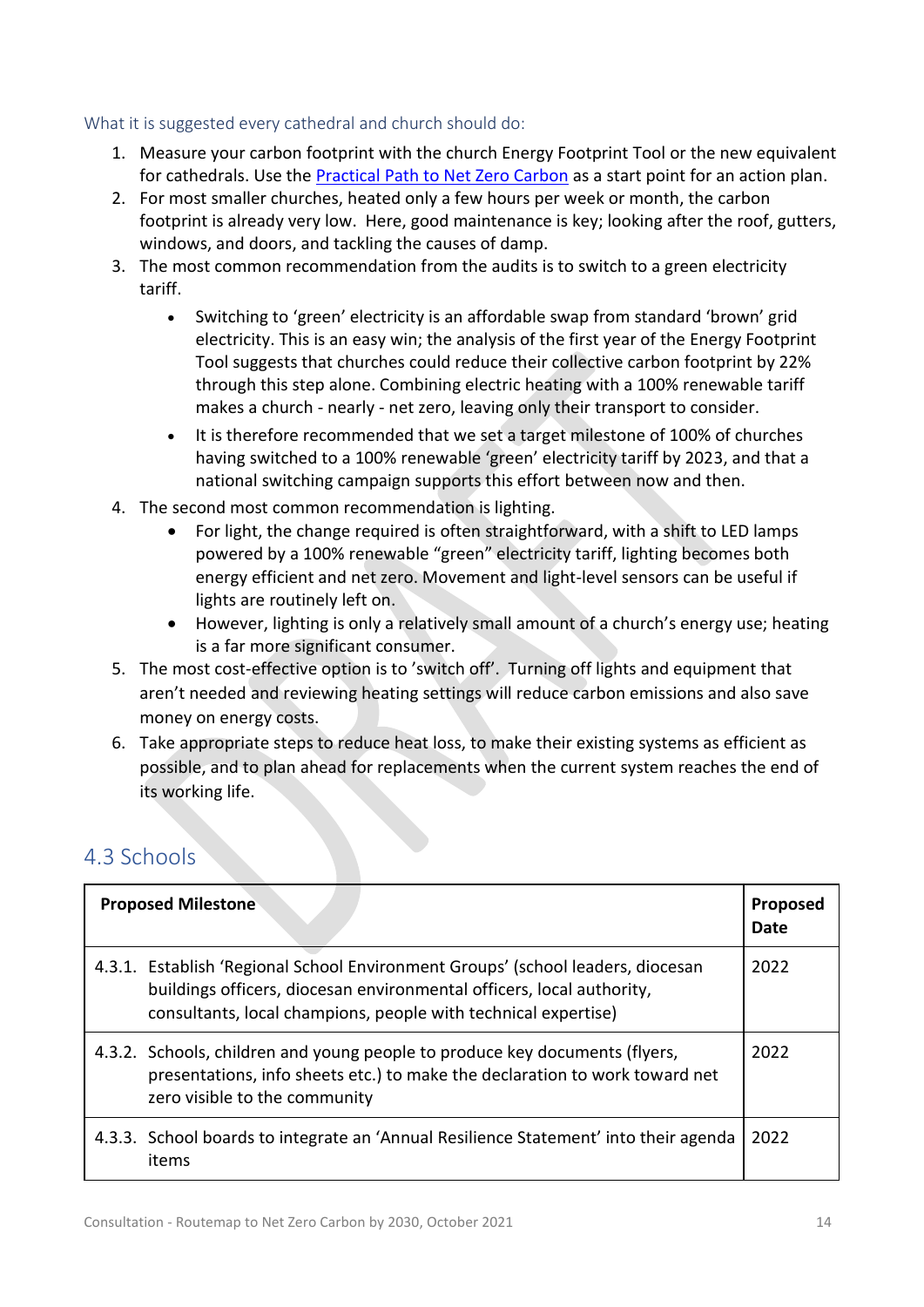|        | 4.3.4. Schools to establish an estates vision and strategy informed by DfE GEMS <sup>2</sup><br>revised to include Execution Plan<br>revised to include HDP                        | 2022<br>2024<br>2026 |
|--------|------------------------------------------------------------------------------------------------------------------------------------------------------------------------------------|----------------------|
|        | 4.3.5. CEEO <sup>3</sup> to engage with schools and communities (through flyers, webinars,<br>presentations etc)                                                                   | 2022                 |
|        | 4.3.6. Commence data collection: Energy Footprint Tool (EFT) pilot in autumn 2021<br>for formal launch of the EFT in January 2022                                                  | 2022                 |
|        | 4.3.7. Regional Environment Groups are to work with schools to identify<br>opportunities to decarbonise from the data                                                              | 2023                 |
| 4.3.8. | Regional Environment Groups to look at batching applications for funding<br>where possible                                                                                         | 2023                 |
|        | 4.3.9. School Governing Boards are to establish execution plans (funding, delivery<br>method, programme etc) by end 2023 which will feed into their estates vision<br>and strategy | 2023                 |
|        | 4.3.10. Project delivery - overseen by Regional Environment Groups and reported to<br>the Diocesan EWG                                                                             | 2023                 |
|        | 4.3.11. Each school to undertake a Heat Decarbonisation Plan (HDP) (to be<br>integrated with a revised Estates Vision and Strategy)                                                | 2025                 |
|        | 4.3.12. All schools to switch to renewable energy tariffs                                                                                                                          | 2025                 |

#### **Context**

There are approximately 4,700 Church of England schools, which are estimated to collectively contribute 52% of total carbon emissions by building type<sup>4</sup> for the whole Church of England. It is for this reason that schools are integral to the Church's mission to work towards net zero as a whole Church.

The scope of the target for 2030 includes those schools where the Diocesan Board of Education has "a significant degree of influence (generally Voluntary Aided & Diocesan Academy Trusts<sup>5</sup>) including halls/other buildings". It should also be noted that work-related travel including school trips are also within scope.

Out of scope of the target (but still within our mission to influence) are "those Church of England schools over which DBEs have limited influence (generally Voluntary Controlled Schools which are fully controlled by Local Authorities)".

<sup>2</sup> Department for Education Good Estate Management

<sup>&</sup>lt;sup>3</sup> Church of England Education Office

<sup>&</sup>lt;sup>4</sup> GS Misc 1262 'Rising to the Challenge: reaching Net Zero by 2030' A Background Paper from the Environment Working Group Primary Schools were 33% and Secondary 19%

<sup>5</sup> Accounts for approx. 64% of schools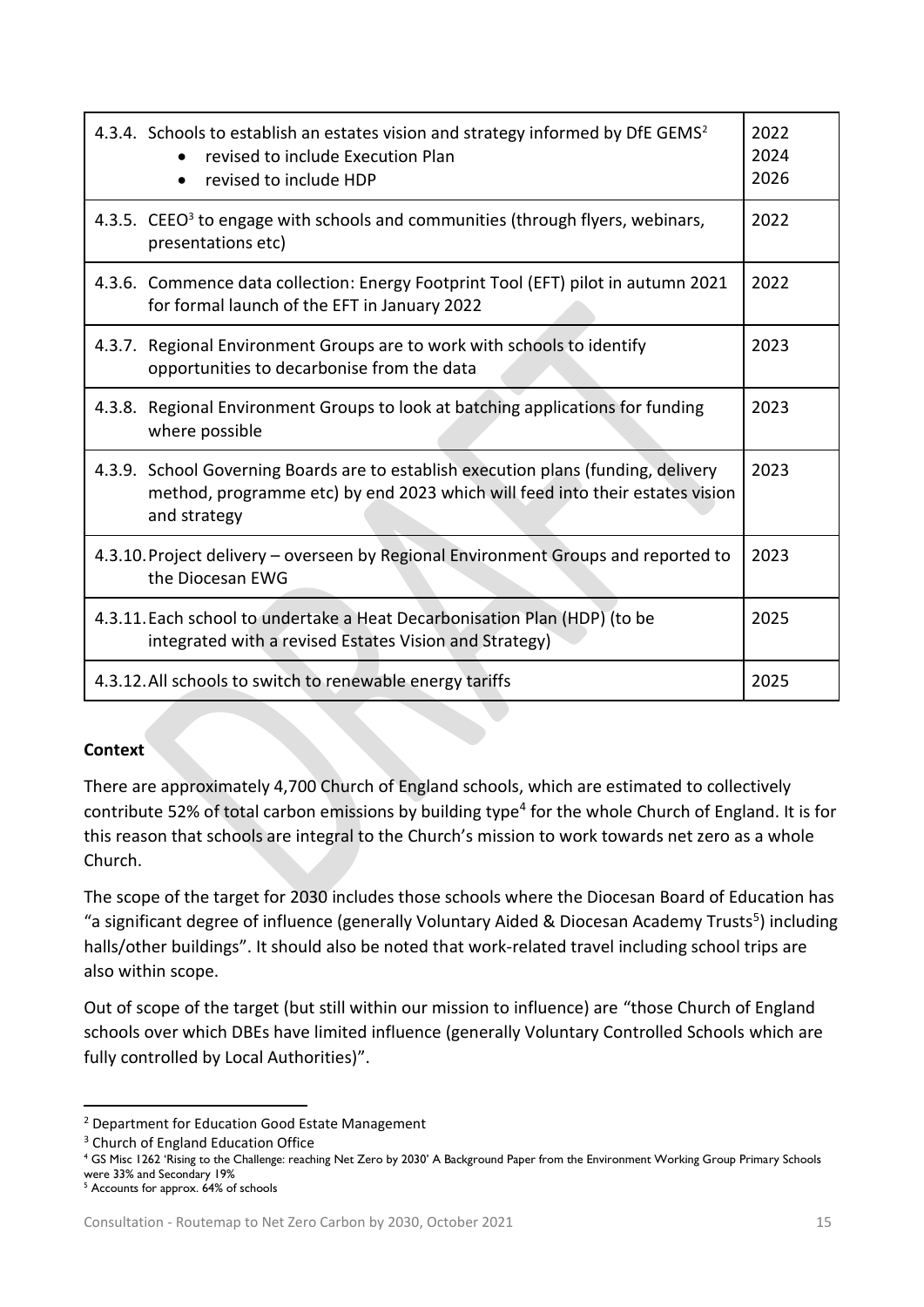The issues of delivering this are well known and many are shared with other aspects of the Church, covered in the section on communication: in particular, aligning targets between the national and the local, and the lack of dedicated funding, but also basic infrastructure issues like availability of reliable electricity connections.

#### What the national Church is proposing to do:

- 1. To inspire and to encourage Church of England schools to sign up to a vision of sustainable schools that create better outcomes for all children and young people, to conserve the environment and to enable the planet to flourish for future generations.
- 2. To capture the voice of young people, by working with dioceses to encourage young people onto Diocesan Environment Working Groups.
- 3. DBEs and their community of schools can collate data through DEC reports, school energy bills and smart meters. However, information about school's energy consumption is currently inconsistent and variable. To aid in the process of assimilating data, an Energy Footprint Toolkit ('EFT') for schools is being created by the national Research and Statistics department.
- 4. To maximise the establishment of an estate vision and strategy, including accessing future funding opportunities, the National Society is also working to support the establishment of a network of regional hubs to help DBEs access consultants and technical support to implement a programme of energy audits (Heat Decarbonisation Plans) for schools.
- 5. To work with government on funding options.

#### What it is suggested every DBE should do:

- 1. Once schools understand how they are performing they need to be able to identify what the technical route is to achieve zero carbon. The best way of doing this is to produce a Heat Decarbonisation Plan ('HDP'). The key to progressing schools toward the target is for each to understand the bespoke route by commissioning these audits, and establishing business cases to bid for funding required to deliver the projects that are identified. Without the information, and an appreciation of the technical solution, then progress is halted. An estimated £7M of funding is required to complete HDPs for all Church of England schools. There is currently no direct funding route for energy audits. Dioceses are encouraged to support schools to use their limited sum of DFC<sup>6</sup> to commission audits where there is likely to be a resulting project. The difficulty is that the resulting project requires additional funding which is not guaranteed.
- 2. Dioceses are encouraged to support the allocation of a significant proportion<sup>7</sup> of the capital funding received, including capital funding for Boards of MATs<sup>8</sup>, to fund projects outlined in HDPs. This would demonstrate progress against the HDP. Other capital works such as solar panels and LED lights could also be funded through school capital<sup>9</sup>. The significant barrier is the cost of the actual heat decarbonisation, for example, moving from fossil gas/oil to airsource or ground-source heat pump (especially as this will cost perhaps 3 or 4 time more than a gas replacement). Where sustainable technology is comparatively expensive, it

- <sup>7</sup> 60% allocation is suggested.
- <sup>8</sup> [\(CIF](https://www.gov.uk/guidance/condition-improvement-fund) or **SCA** as above)

<sup>&</sup>lt;sup>6</sup> Devolved Formula Capital Funding Capital income - [Consistent financial reporting framework: 2021 to 2022 -](https://www.gov.uk/guidance/consistent-financial-reporting-framework-2021-to-2022/capital-income) Guidance - GOV.UK (www.gov.uk)

<sup>&</sup>lt;sup>9</sup> through <mark>SCA</mark>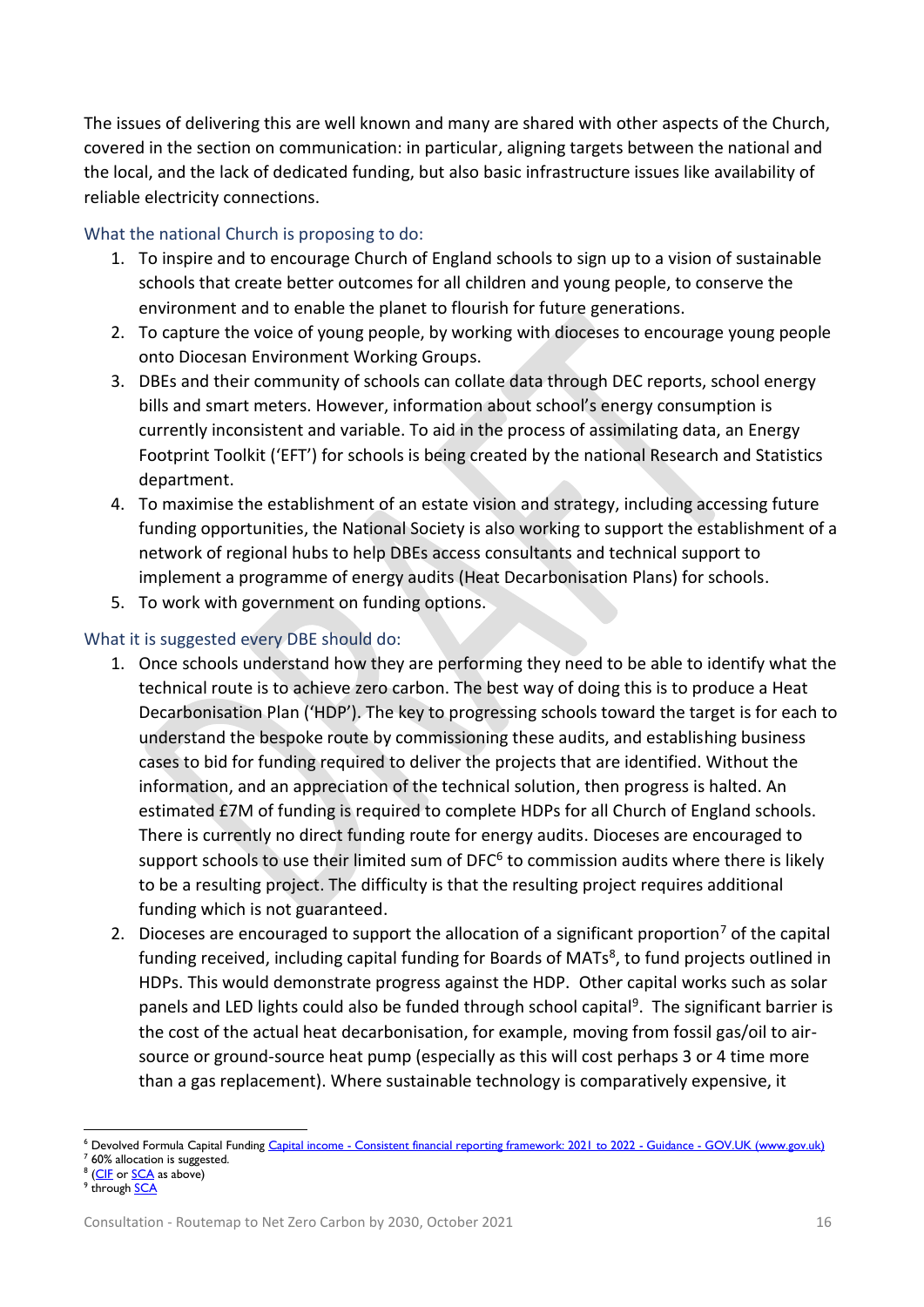becomes difficult to justify and prioritise the limited sum of school capital funding available. These are issues that will have to continue to be addressed collectively as we progress towards 2030.

- 3. Some local authorities, who have responsibility for school places, have resolved to build greener and more efficient school buildings. Dioceses should support this policy and there should be an understanding that all new buildings – whether funded through PSPB $^{10}$ , SCA or Basic Need<sup>11</sup> or any other means – would have to have a non-carbon heat source and in effect be a net zero carbon building.
- 4. Dioceses should also consider the use of well-established diocesan landholdings and woodland as an asset not only in terms of offsetting for the diocese but also for use as forest schools and other activities that raise awareness and appreciation of the natural environment.

#### What it is suggested every school should do:

- 1. School governing boards are supported to make a formal declaration<sup>12</sup> to become carbon zero by 2030, and ex-officio governors are also encouraged to share good practices across the school and church community on this issue.
- 2. Consider establishing an 'eco charter' for school councils to implement, identifying personal pledges to work towards the target as a collective<sup>13</sup>.
- 3. Consider providing an 'Annual Resilience Statement' to review their declaration. A suggestion is that this would be a statement setting out how directors/governors are measuring the school's climate resilience and targets, and addressing challenges over the short, medium and long term, including risks posed by climate change. Future planning and decision making should also be taken with consideration of any impact on future generations.
- 4. Schools are encouraged to switch to 100% 'green' energy tariffs (for example using 'School [Switch](https://schoolswitch.crowncommercial.gov.uk/#!/home)' available through the Crown Commercial Services). Switching to renewable tariffs is an easy way for schools to reduce reliance on fossil fuels, and will be encouraged to switch as soon as possible, whilst recognising that some are tied-in to local authority energy tariffs for a number of years.
- 5. The Heat Decarbonisation Plans (HDPs) provide a roadmap toward the zero carbon target. From these plans there can be developed at a strategic level with Boards of Education, a phased plan for implementing the HDP. A significant amount of the capital works required to meet the HDP will be fabric work (to roofs and windows) which can be funded through school capital funding<sup>14</sup>. HDPs will also identify 'low-hanging fruit' and will discuss habits and working practices that could be addressed relatively easily.
- 6. Decarbonisation needs to be integrated into estate strategy and planning in schools, and efforts need to be increased to ensure that schools work to set a sustainable strategy and vision for their estates. Integrating environmental considerations, an understanding of

<sup>&</sup>lt;sup>10</sup> [Priority School Building Programme \(PSBP\) -](https://www.gov.uk/government/collections/priority-school-building-programme-psbp) GOV.UK (www.gov.uk)

<sup>&</sup>lt;sup>11</sup> Basic need allocations - [GOV.UK \(www.gov.uk\)](https://www.gov.uk/government/publications/basic-need-allocations)

<sup>&</sup>lt;sup>12</sup> [UK Climate Change • Lets Go Zero](https://letsgozero.org/)

<sup>&</sup>lt;sup>13</sup> A good example of this work can be found at the Five Islands Academy Trust, please see [Eco Exhibition Presentation 2019 to 2021 \(2\).pdf -](https://drive.google.com/file/d/1rSmJ-KCNTybnzvbz6wBx1vAZFP_-8tVG/view) Google **[Drive](https://drive.google.com/file/d/1rSmJ-KCNTybnzvbz6wBx1vAZFP_-8tVG/view)** 

<sup>&</sup>lt;sup>14</sup> Funding routes include through [CIF](https://www.gov.uk/guidance/condition-improvement-fund) an[d SCA,](https://www.gov.uk/guidance/school-capital-funding) although CIF is unlikely to provide support for decarbonisation projects directly without a significant contribution from the Academy.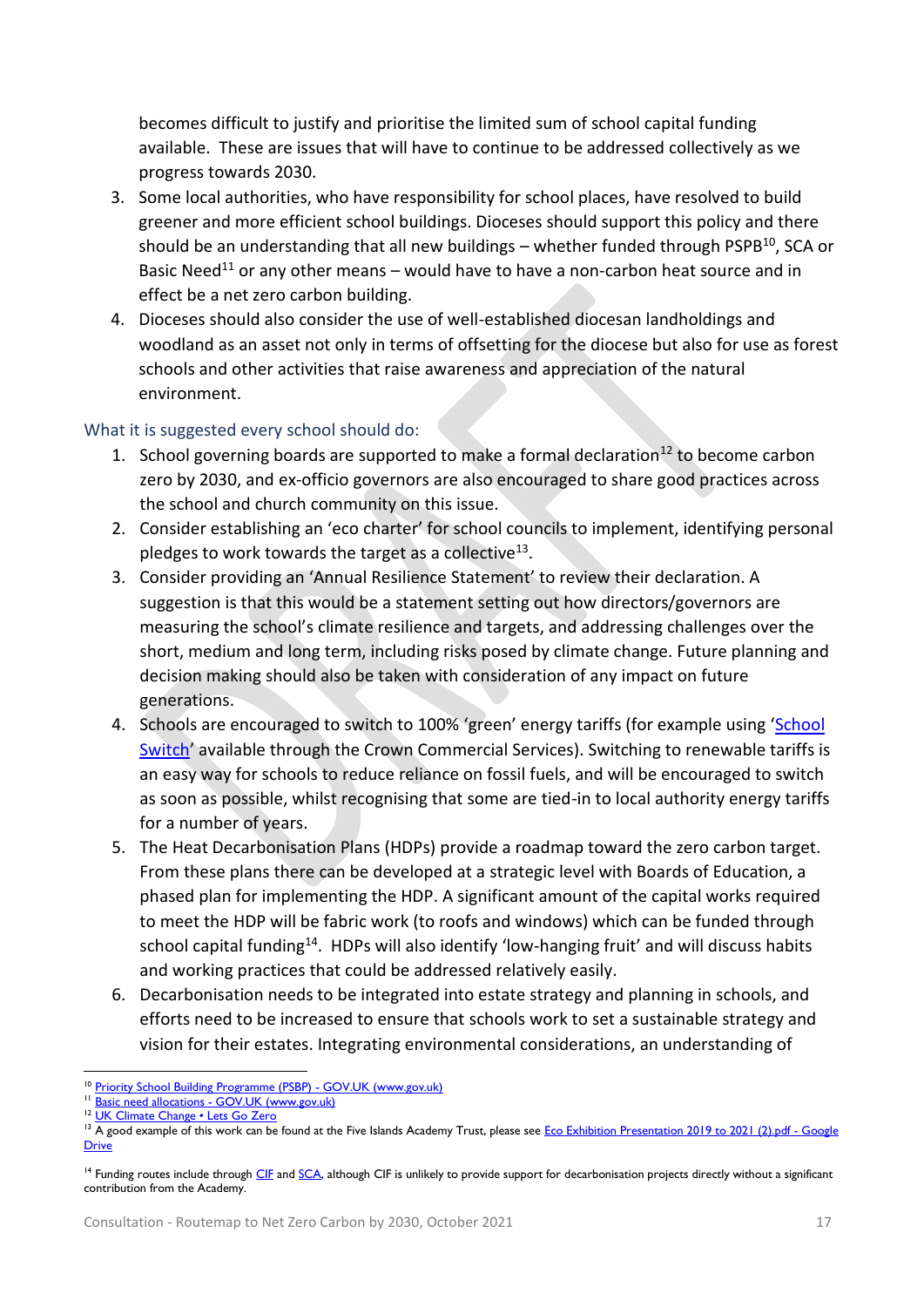climate risks and where adaptations are required, is key to driving change. The kinds of changes needed to school buildings include:

- Upgrading thermal envelopes (where required) such as walls, windows, roofs, floors
- Focusing on big win/ lower cost items first such as roof insulation
- Installing energy efficient boilers and heating equipment powered by 'green' energy tariffs, OR
- Installing carbon heating systems and/ or energy sources (wind, biomass, air-source, ground-source, solar, etc)
- Switching to energy-efficient lighting and other building systems
- 7. Schools and DBEs that hold capital funding, are required to assess the school's current approach and consumption of resources which will help to motivate sustainable practices. Effective buildings maintenance, glazing, insulation and draught proofing are all important to improving efficiency.
- 8. Schools also must consider other improvements to energy efficiency for example through swapping to LED lighting, and to include provision for any planned installation of renewables on buildings such as solar PV. This also has the benefit of reducing energy demand and the possibility that schools may have to review incoming electricity supply. An example of a net zero carbon school can be found a[t St Andrews CofE Primary School](https://www.inspiredefficiency.co.uk/2021/06/27/net-zero-carbon-project-for-st-andrews-cofe-primary-school/).
- 9. Schools are encouraged to promote [walking buses](https://www.kent.gov.uk/education-and-children/schools/school-transport/set-up-a-walking-bus) and to use sustainable transport where possible, and to plan for the installation of Electric Vehicle charging points where applicable. Schools could work with local authorities to develop local travel action plans for safe active travel infrastructure around schools. Schools could review their programme of school trips, calculating the carbon emissions from these and reviewing the potential for trips with lower carbon emissions.
- 10. There are further considerations to be made by each school community, in terms of habits and to offset the carbon that schools cannot avoid using. For example, there could be a multi-year plan with ideas on how to reduce travel, fund-raise for charging points, plant trees, or offset by other creative ways.
- 11. There are many ways in which schools can integrate the environment into their programme; from utilising data from smart meters within the classroom to inspire sustainable habits, to exploring the grounds of the adjoining church yard and looking at plants to learn new scientific knowledge and skills. Schools are encouraged to identify and outline ways to teach this agenda, with a commitment to share resources where possible with their local church, and to share stories and experiences. This is also helping to encourage community projects, such as shared electric vehicle charging points.
- 12. Schools are asked to consider other policies such as creating recycling points which can be used by the whole community, for example battery recycling.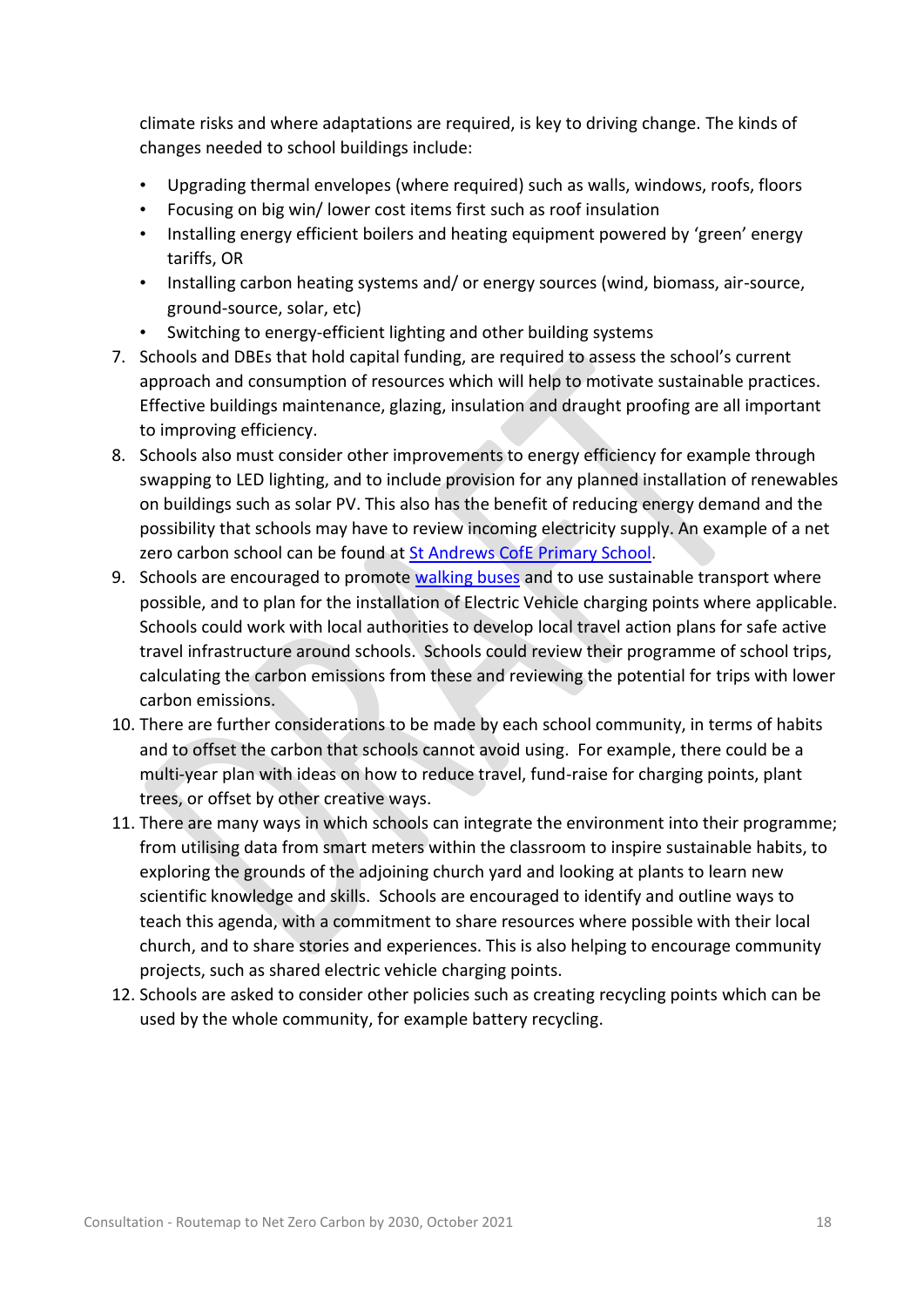## <span id="page-18-0"></span>4.4 Clergy housing and retired clergy housing

| <b>Proposed Milestone</b> |                                                                                                                                                                                                  | Proposed<br><b>Date</b> |
|---------------------------|--------------------------------------------------------------------------------------------------------------------------------------------------------------------------------------------------|-------------------------|
|                           | 4.4.1. All dioceses and NCIs to have run switching campaigns to encourage clergy to switch<br>to 'green' electricity and biogas tariffs                                                          | 2022                    |
|                           | 4.4.2. All dioceses and the NCIs to have retrofitting and maintenance plans in place                                                                                                             | 2023                    |
|                           | 4.4.3. All dioceses to have commissioned stock surveys such as EPC+ reports for at least a<br>representative sample of clergy housing                                                            | 2023                    |
|                           | 4.4.4. All dioceses to have stock improvement plans in place, having regard to the timing<br>of when properties become vacant                                                                    | 2024                    |
| 4.4.5.                    | National: All See houses and bishop's offices have energy efficient lighting installed<br>in all regularly used areas (interior and exterior) with light and motion sensors<br>where appropriate | 2025                    |
| 4.4.6.                    | National: The NCIs to install or upgrade roof and cavity wall insulation, where<br>feasible, to See houses and offices.                                                                          | 2026                    |

#### **Context**

The energy use of housing is an area of significant concern when it comes to carbon emissions. It is estimated that 30% of UK household carbon emissions come from heating our homes and hot water<sup>15</sup> and clergy housing contributes 6% of total Church carbon emissions.

Housing has therefore rightly been an area targeted for action by Central Government. They have already directed that installation of new fossil fuel boilers will be banned from new houses constructed by 2025 and from existing housing by 2035, whilst domestic properties with an EPC Band of less than E cannot be let after 1 April 2020, unless covered by a valid exemption<sup>16</sup>. The government has also recently consulted<sup>17</sup> on plans for privately rented homes to be upgraded to EPC Band C by 2030.

However, it is worth noting that there are concerns about how this is tackled, with a coalition of industry and consumer groups stating that Government plans to decarbonise homes are too complicated and confusing<sup>18</sup>. According to the coalition, simply choosing the right technology or finding a reputable installer demands huge amounts of time, knowledge and effort. Far too often, things go wrong with poor installation and technologies not working as expected, and they say there are three key concerns that need to be addressed to ensure that plans to decarbonise homes don't fail; information, consumer protection, and costs.

<sup>&</sup>lt;sup>15</sup> Source - Energy Saving Trust

<sup>&</sup>lt;sup>16</sup> [Domestic private rented property: minimum energy efficiency standard -](https://www.gov.uk/guidance/domestic-private-rented-property-minimum-energy-efficiency-standard-landlord-guidance) landlord guidance - GOV.UK (www.gov.uk)

<sup>&</sup>lt;sup>17</sup> [Improving the energy performance of privately rented homes -](https://www.gov.uk/government/consultations/improving-the-energy-performance-of-privately-rented-homes) GOV.UK (www.gov.uk)

<sup>&</sup>lt;sup>18</sup> Source: BBC article 25 August 2021 [Climate change: Consumer 'confusion' threatens net zero homes plan -](https://www.bbc.co.uk/news/science-environment-58320578) BBC News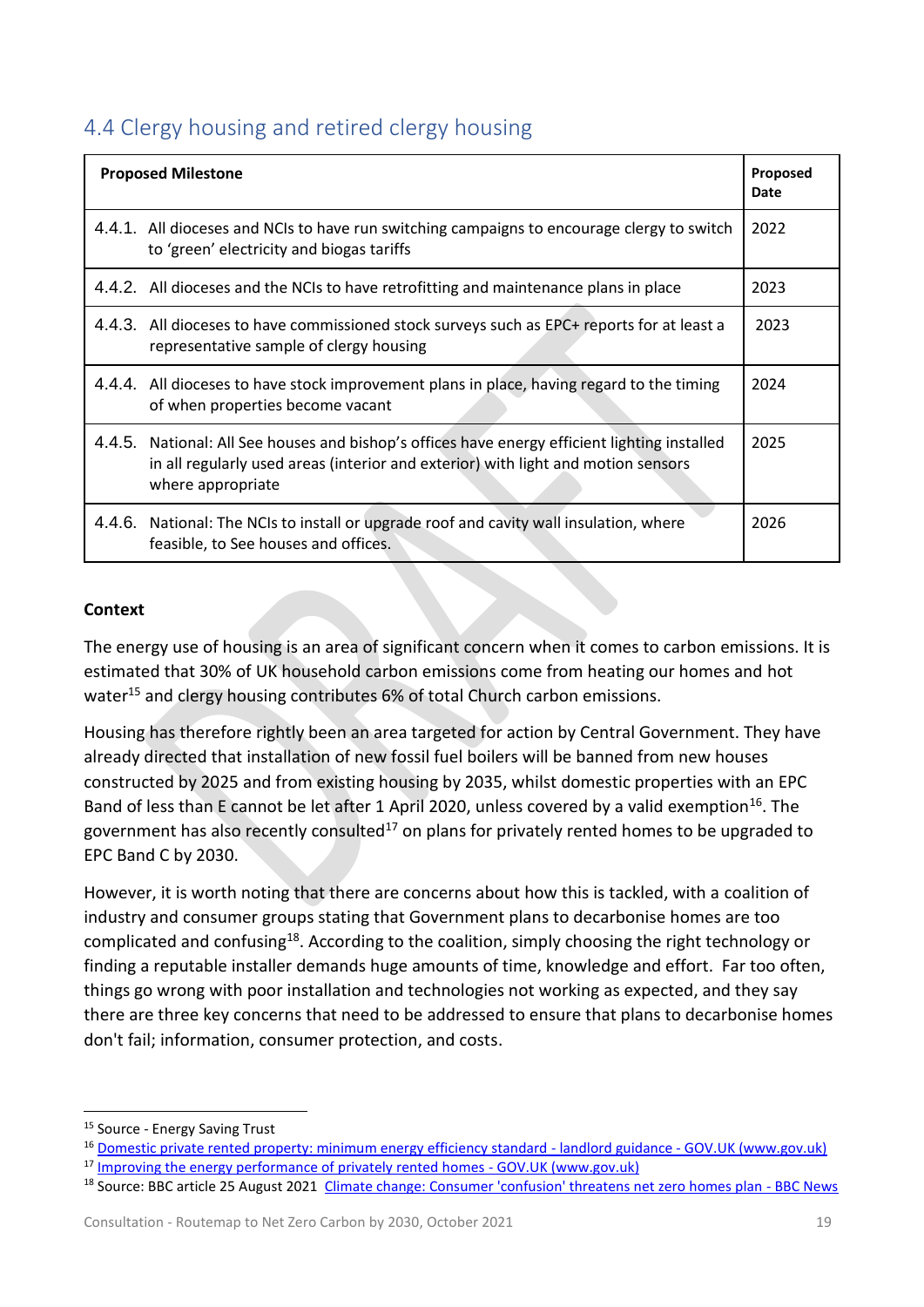In this wider context, where do we as a Church start, when considering our clergy housing (owned by the dioceses), Bishopric housing and offices (owned by the National Church Institutions) and retired clergy housing (owned by the Pensions Board)?

What it is suggested all clergy housing owners/managers should do:

- 1. **Switching campaign**: Dioceses, the NCIs, and the Pensions Board should raise with all occupiers, clergy and tenants, the need to switch to a 100% renewable electricity and carbon-neutral biogas gas tariffs.
- 2. **Develop maintenance plans:** All Dioceses will have good records of the condition of their housing stock from the Quinquennial Inspections required every 5 years<sup>19</sup>. These reports should identify works that should be carried out immediately, or within the next 5 years, that will help identify what maintenance works will help reduce energy waste, for example replacing worn window seals and regular servicing of boilers and other heat sources. Dioceses should use this information to develop maintenance plans, leading to a programme of works. The Pensions Board should take a similar approach.
- 3. **Understand your stock condition:** Research and Statistics are creating a tool to allow dioceses to calculate the carbon footprint from clergy housing, using an  $EPC^{20}$ . Some dioceses and parishes have started commissioning reports on their housing portfolios to help them plan for change, and a few have already started a programme of works focussing first on 'easy wins'. Dioceses are increasingly talking to each other to learn from the experience of those who are further ahead. There is now a recognition that a better quality of survey of our housing is needed, than the standard 'house purchaser type EPC'. The quality of these EPC reports can vary significantly and the recommended works arising from those reports are too limited in scope. EPC Plus reports cover a broader scope.
- 4. **Develop stock improvement plans:** From the EPC Plus reports, a programme of works can be produced. The quality of our housing stock needs to improve significantly, meaning a significant capital investment in improvements is necessary. The improvements will be focussed on the source of heating and heat retention capability. There will inevitably be a focus around replacing fossil fuel boilers. It remains to be seen whether the existing gas network can be re-used with hydrogen. Therefore renewable energy solutions such as ground/air-source heat pumps and biomass boilers are likely to be seen as priority projects given the timescales we are working to. For buildings older than ten years, heat pump installation will be accompanied by insulation of walls, floors and roofs to improve energy efficiency. All of this work is highly disruptive and not to be recommended whilst a property is occupied. It needs to be recognised that most housing cannot be made entirely carbon neutral, but meaningful energy efficiencies can be achieved, including through good insulation and glazing improvements. Any building undergoing a major renovation should be prioritised for heat pump retrofit. Stock improvement plans should also assess the options for a building – whether to keep, retrofit or replace.

 $19$  Required by the Repair of Benefice Buildings Measure 1972 [as amended]

<sup>&</sup>lt;sup>20</sup> Energy Performance Certificate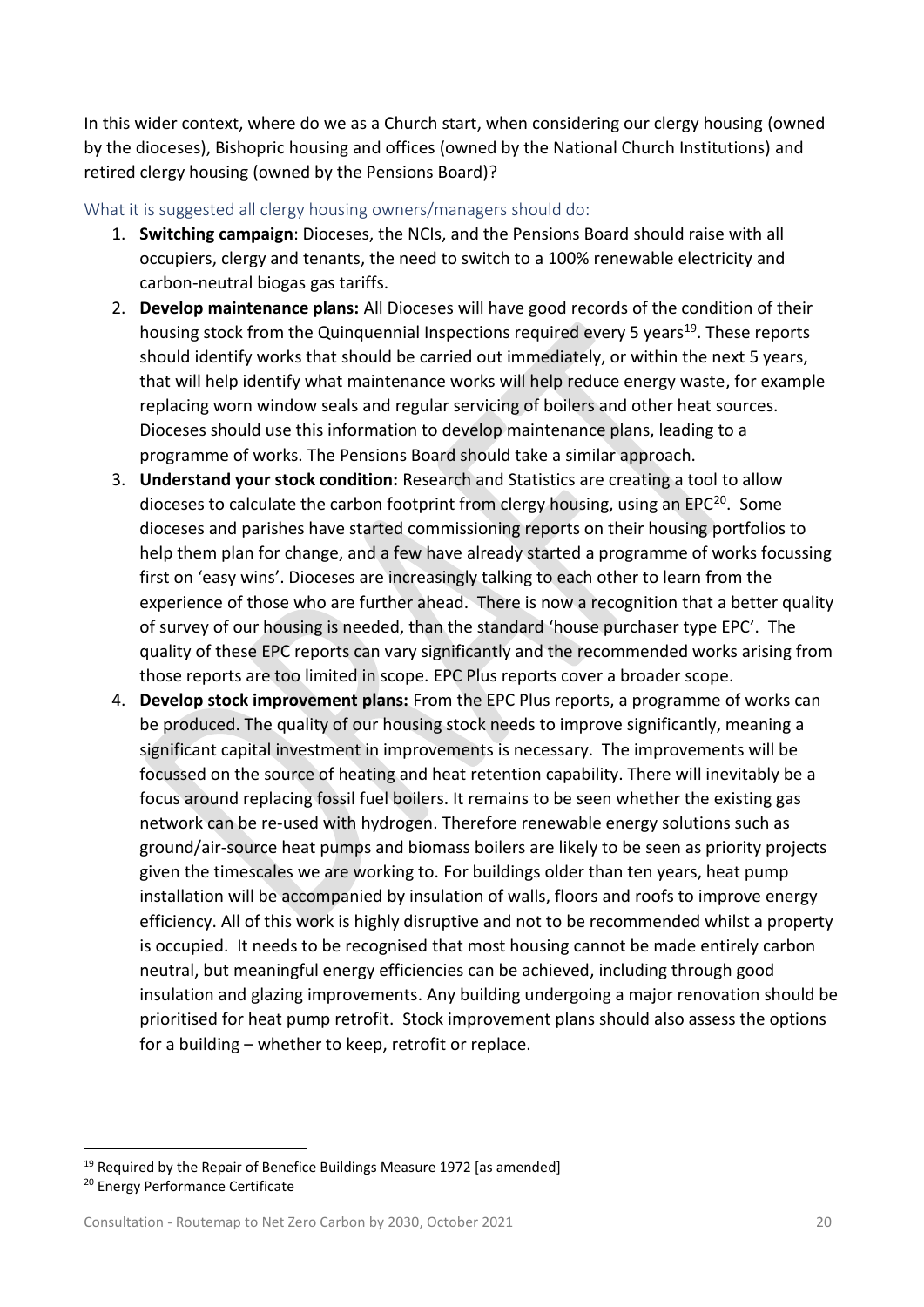## <span id="page-20-0"></span>4.5 Theological Education Institutions (TEIs)

|        | <b>Proposed Milestone</b>                                                                                                                                                                               | Proposed<br><b>Date</b> |
|--------|---------------------------------------------------------------------------------------------------------------------------------------------------------------------------------------------------------|-------------------------|
| 4.5.1. | Incorporation of environmental teaching and learning within all TEI<br>syllabuses and practices; to be part of the formation criteria for ministry<br>training, and a learning outcome for all students | 2023                    |
|        | 4.5.2. Net Zero Carbon Action Plans to be developed for all TEIs which have their<br>own buildings                                                                                                      | 2023                    |
|        | 4.5.3. (As for churches and cathedrals) all TEIs to be on a 100% electricity<br>renewable tariff by 2023, encouraged through a major national switching<br>campaign in 2022.                            | 2023                    |
|        | 4.5.4. (As for churches and cathedrals) all TEIs with gas heating are on a 'green'<br>biogas tariff (not offsetting).                                                                                   | 2024                    |
|        | 4.5.5. All TEIs to be registered with Eco Church, and have achieved at least bronze.                                                                                                                    | 2024                    |
|        | 4.5.6. (As for churches and cathedrals) no new oil boilers installed in TEIs after this<br>date (note: contingent on government action to connect rural communities<br>to the grid)                     | 2025                    |

#### What the national Church is proposing to do:

- 1. A new national network of environmental champions within TEIs is currently being set up, offering peer support on these issues.
- 2. Considering the conclusions of a meeting of 21 theological educators who gathered in 2020 to discuss the place of environmental teaching and learning within UK theological education institutions $21$ . They concluded that:
	- a. If the environment and creation care are to be taken seriously by TEIs, then they need to be made formation criteria by denominations for ministry training and should be a learning outcome for all students.
	- b. Specialist modules on environmental theology and related topics are highly desirable, and a key recommendation is to aim for integration of an environmental perspective across the whole curriculum.

#### What it is suggested TEIs should do:

- 1. The practical issues facing those TEIs who have their own buildings are very similar to those facing our churches, cathedrals and schools, as laid out in earlier sections; i.e. how to decarbonise their heating and make their (often old, listed) buildings more energy efficient. The actions also therefore need to be similar: maintain the buildings, improve energy efficiency, move away from fossil oil and gas where possible, and switch to renewable energy tariffs.
- 2. Net Zero Carbon Action Plans to be developed for all TEIs which have their own buildings.

<sup>21</sup> *source -The Environment in UK Theological Education Institutions, Hodson & Hodson, 2021*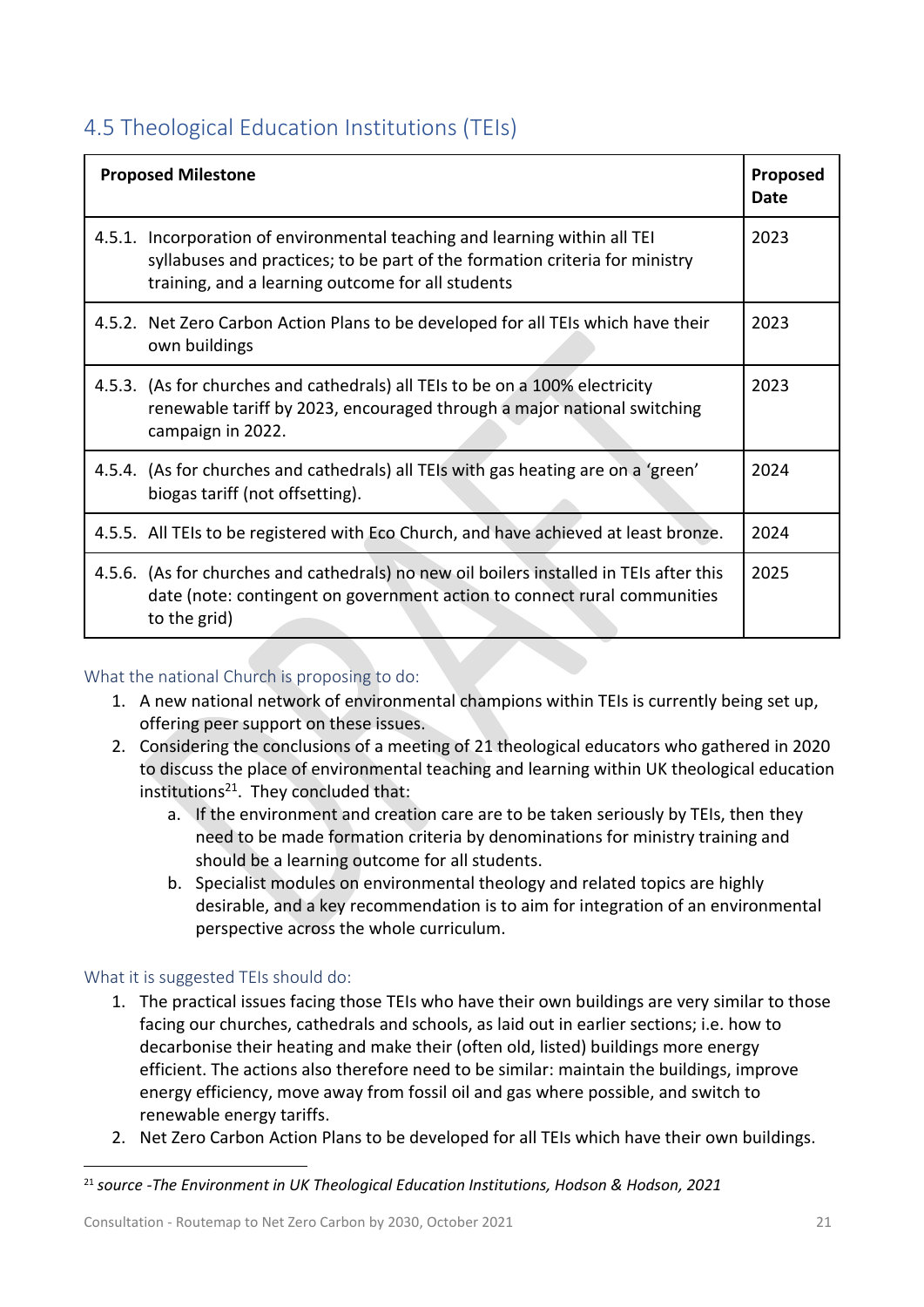- 3. Embed environmental education into the curriculum of their religious teaching and leadership training.
- 4. Environmental sustainability should become a core element of lifestyle formation.

#### <span id="page-21-0"></span>4.6 Offices

| <b>Proposed Milestone</b>                                                                                                                                   | Proposed<br>Date |
|-------------------------------------------------------------------------------------------------------------------------------------------------------------|------------------|
| 4.6.1. All offices to measure and report on their carbon emissions                                                                                          | 2022             |
| 4.6.2. All offices have a Net Zero Carbon Plan                                                                                                              | 2023             |
| 4.6.3. Offices to review the potential for installation of electric vehicle charging<br>points                                                              | 2023             |
| 4.6.4. All offices on renewable electricity tariff                                                                                                          | 2023             |
| 4.6.5. All diocesan offices heated with gas heating are on a 'green' biogas tariff (not<br>offsetting)                                                      | 2024             |
| 4.6.6. No new oil boilers installed in diocesan offices after this date (note:<br>contingent on government action to connect rural communities to the grid) | 2025             |

It is important to distinguish here between adapting and improving existing offices (often in old buildings) from new, more modern offices, and again from new custom-built offices. We also need to recognise the difference between our ability to make changes in offices we own against offices we rent. The national office, Church House, is included here.

The following generic approach is proposed, but will need to be tailored based on the factors above. It is suggested that office managers should:

- 1. Review how offices are used, in terms of physical meetings, desk utilisation, and room rental. Simple layout changes can improve energy efficiency<sup>22</sup>. Decide if you are in the right building.
- 2. Adopt a policy of 'flexible working' to allow staff to work from home. This can reduce energy consumption within the building and reduce carbon emissions from travel to work (not currently included in scope). Once adopted, review desk utilisation as it may be possible to reduce the size of office buildings, thereby reducing energy costs and carbon emissions.
- 3. Use your energy bills to calculate your office's carbon emissions (the national Research and Statistics team are developing a tool to help with this).
- 4. If you rent your building, engage your landlord and establish what changes you can undertake under the terms of the lease, or what changes they may be willing to make.
- 5. Take advice from an energy consultant.

<sup>22</sup> [Office energy efficiency guides | The Carbon Trust](https://www.carbontrust.com/resources/office-energy-efficiency-guides)

Consultation - Routemap to Net Zero Carbon by 2030, October 2021 22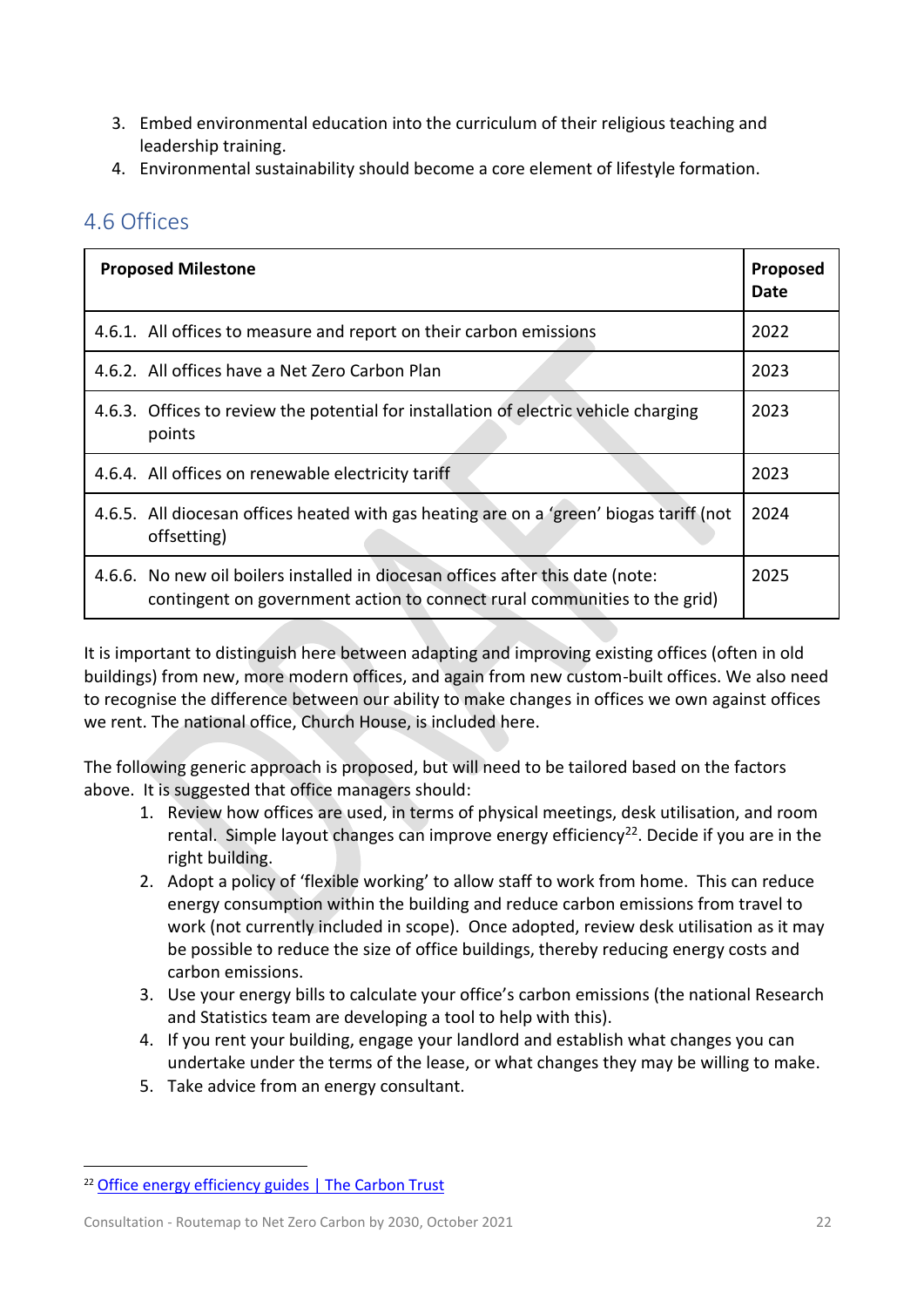- 6. Engage with your staff, in order to work towards behavioural change. Carbon Literacy training can be a good option here, and national 'train the trainer' sessions are planned for 2022.
- 7. Develop a Net Zero Carbon Plan for your office.
- 8. Action the quick wins for reducing energy consumption.
- 9. Budget and work towards major project work.
- 10. Review the potential to install electric vehicle charging points for business vehicles.
- 11. Ensure equipment replacements are energy efficient

## <span id="page-22-0"></span>5.How we will make the changes

*In the online consultation response, you are asked to provide comments on these sections as appropriate.*

#### <span id="page-22-1"></span>5.1 Communications, engagement and leadership

| <b>Proposed Milestone</b>                                                                                                                                                                   | Proposed<br>Date          |
|---------------------------------------------------------------------------------------------------------------------------------------------------------------------------------------------|---------------------------|
| 5.1.1. National: Communications strategy created for the Routemap to Net Zero<br>Carbon by 2030, including promoting resources identified in Section 5.2.                                   | 2022                      |
| 5.1.2. National: Carbon Literacy training and 'train the trainer' courses offered to<br>all dioceses                                                                                        | 2022                      |
| 5.1.3. Net Zero Carbon messages to be incorporated in ongoing communications<br>by dioceses and others, throughout the decade.                                                              | 2022<br>onwards           |
| 5.1.4. National: Communication package with infographics and short videos<br>aimed at each of the stakeholder groups, which show what the route to<br>net zero carbon means for each group. | 2023                      |
| 5.1.5. National: National greenhouse gas reports and progress towards net zero<br>to be reported to General Synod in 2022, 2025, 2028 and 2031                                              | 2022, 2025,<br>2028, 2031 |

Communication, engagement and leadership needs to happen at three levels. All three must emphasise that we all have a part to play to deliver net zero, and that positive change is achievable.

What the national Church is proposing to do:

- 1. Communicating the theological and missional principles that describe a specifically Christian response to the climate emergency.
- 2. Take the lead on a clear and engaging communications campaign, to ensure key messages are shared widely and consistently, to maintain momentum by sharing positive stories, and sharing best practice. Raise awareness further of existing materials, such as the Practical Path to Net Zero Carbon for churches, the Season of Creation, and Eco Church.
- 3. Communicate nationally created guidelines for churches, dioceses and others to follow.
- 4. Develop a Church of England "Carbon Literacy" training course, covering the climate science and the action required, and offering it to diocesan staff and NCI's staff. "Train the trainer"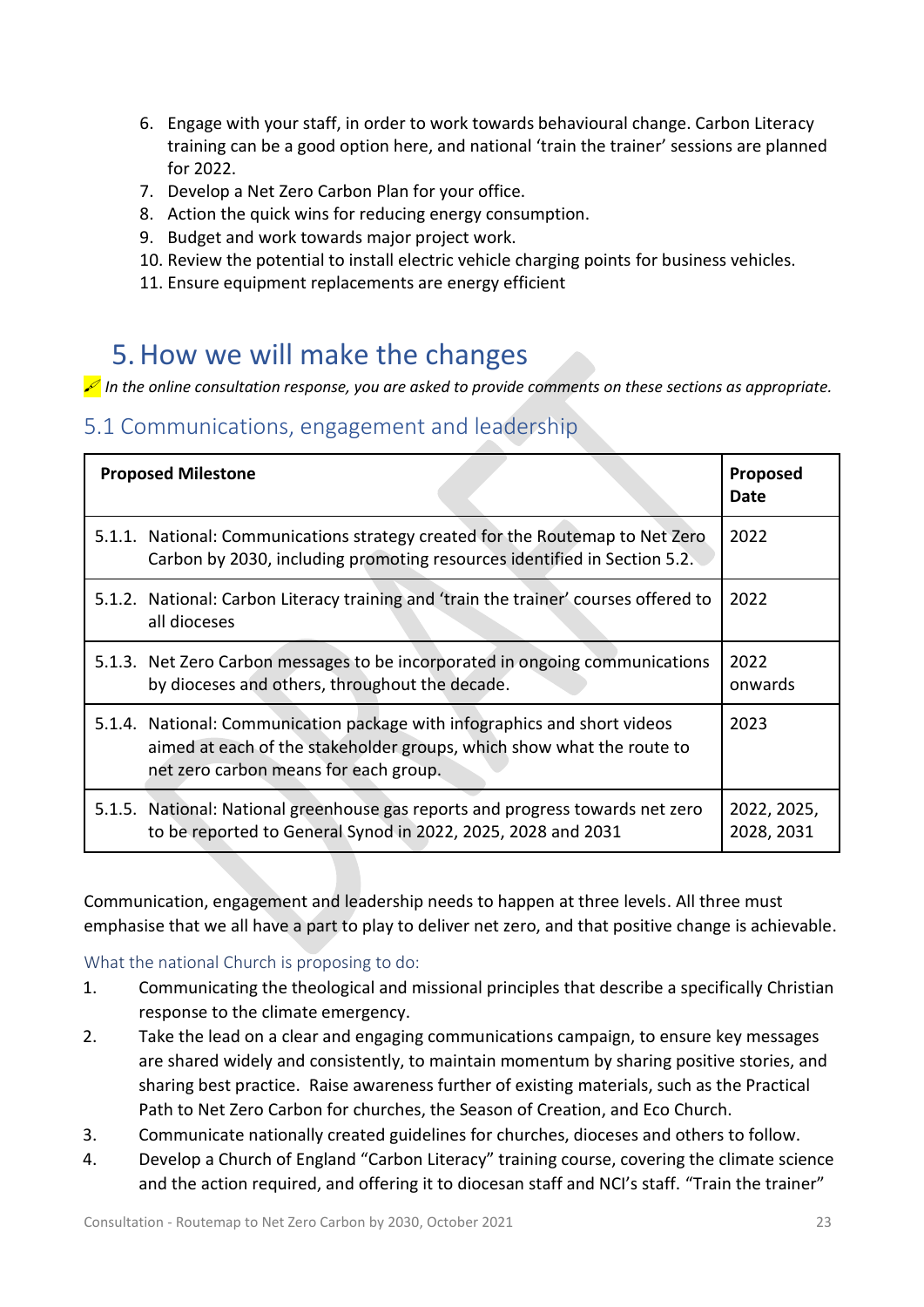courses will then allow the knowledge to be cascaded cost-effectively, and tailored to groups.

- 5. The national Cathedral and Church Buildings team will lead the Church's engagement with Historic England and the Amenity Societies, with the aim to coordinate guidance where possible, in the light of the increased understanding of the urgency of the climate crisis. CCB will work together with Historic England to find tools that allow a long term environmental perspective to be taken on the full lifecycle carbon of building projects, so that good environmental decisions are taken.
- 6. Communicate progress on relevant milestones by the NCIs, including both Archbishops Palaces.
- 7. Provide resources and share diocesan-level resources, and offer communications training to relevant groups.

#### What dioceses/cathedrals/regional bodies should do:

- 1. Develop a clear and engaging communications campaign, covering all stakeholder groups, and ensure key messages are shared widely and consistently. Build on and localise the national communications strategy, and make use of national materials where locally useful.
- 2. Communicate progress on Eco Diocese and share ways in which progress has been made with others.
- 3. Collaborate across dioceses in regional groups (such as those which Diocesan Secretaries belong to) to trouble-shoot, share best practice, make easier access to case studies and maintain momentum by providing peer support.
- 4. Archdeacons are key, because they contact all churches at times of change. They can integrate questions into their Articles of Inquiry.

#### What parishes should do:

- 1. The Eco Church scheme is identified as a significant vehicle for driving engagement and commitment at parish level, and ties in with the Eco Diocese scheme above.
- 2. Commit to sharing experiences (good and bad) via the DEO or Archdeacons.

## <span id="page-23-0"></span>5.2 Capacity-building

| <b>Proposed Milestone</b>                                                                                                                                        | Proposed<br>Date |
|------------------------------------------------------------------------------------------------------------------------------------------------------------------|------------------|
| 5.2.1. National: Use Green Church Showcase entries to create a bank of new case<br>studies                                                                       | 2022             |
| 5.2.2. National: Continue and expand the national Environment Programme<br>webinar series, including practical examples of churches and schools taking<br>action | 2022             |
| 5.2.3. National: Annual nationally-run volunteer recruitment programme, to fill<br>vacancies where wished in DACs and FACs, and for DEOs                         | 2022             |
| 5.2.4. National: Annual nationally-run induction day for new DEOs                                                                                                | 2022             |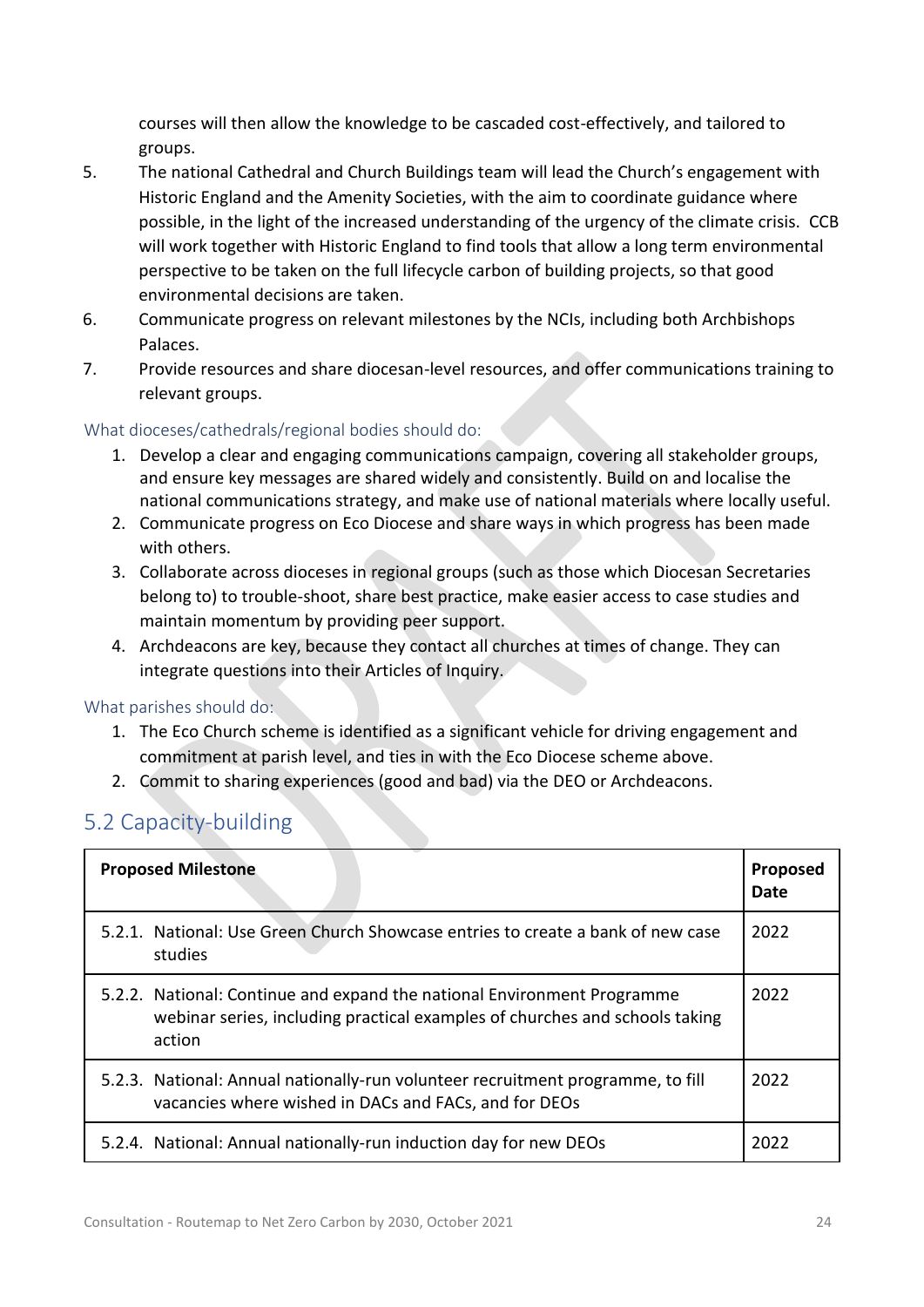| 5.2.5. National: Additional central staffing for the environmental aspects of school<br>buildings and clergy housing, and on heating and renewables                                         | 2022 |
|---------------------------------------------------------------------------------------------------------------------------------------------------------------------------------------------|------|
| 5.2.6. National: Create guidance similar to the Practical Path to Net Zero for<br>Churches for other types of building                                                                      | 2022 |
| 5.2.7. National: Increase fundraising capacity, at both national and diocesan levels,<br>and run periodic training for parishes. Share information about new funds                          | 2022 |
| 5.2.8. National: Work with A Rocha UK to integrate net zero carbon actions more<br>fully into the Eco Church and Eco Dioceses criteria                                                      | 2023 |
| 5.2.9. National: Creation of a national training programme for heating and<br>sustainability advisors                                                                                       | 2023 |
| 5.2.10. National: Create a national technical panel, with specialists in specific areas<br>such as heat pumps and insulating lime render, who can hold surgeries and<br>input on case work. | 2023 |
| 5.2.11. National: Create an online library of good examples of Net Zero Carbon Plans<br>from around the country, to include results from research projects                                  | 2022 |

In order to achieve Synod's target of net zero carbon by 2030 a whole range of stakeholders need varying degrees of awareness-raising and skills-development.

#### What the national Church is proposing to do:

- 1. Enhance and maintain the [renewables map,](https://facultyonline.churchofengland.org/renewables.) heating case studies, [net zero case studies,](https://www.churchofengland.org/about/environment-and-climate-change/towards-net-zero-carbon-case-studies) and Eco Church pages. Grow the list of eco case studies and continue to develop the [Practical](https://www.churchofengland.org/resources/churchcare/net-zero-carbon-church/practical-path-net-zero-carbon-churches)  [Path to Net Zero.](https://www.churchofengland.org/resources/churchcare/net-zero-carbon-church/practical-path-net-zero-carbon-churches)
- 2. Provide clear, relevant national guidance on all the main aspects of net zero carbon, for all of our types of building.
- 3. Provide advice and support in environmental fundraising.
- 4. Provide advice and support on measuring and monitoring, and using the Energy Footprint Tool.
- 5. Continue to run the national programme of training webinars and events.
- 6. Run an annual volunteer recruitment campaign looking for heating/sustainability advisors to join DACs and FACs, and DEOs where they are needed.
- 7. Run an induction day once per year for new DEOs.
- 8. Create and run an annual training programme for church heating advisors and energy auditors.
- 9. Create continuing professional development requirements for heating/sustainability advisors, through webinars and conferences, and by attending site visits with experienced church energy auditors/heating advisors.
- 10. Maintain a national procurement team focused on offering a range of net zero carbon solutions.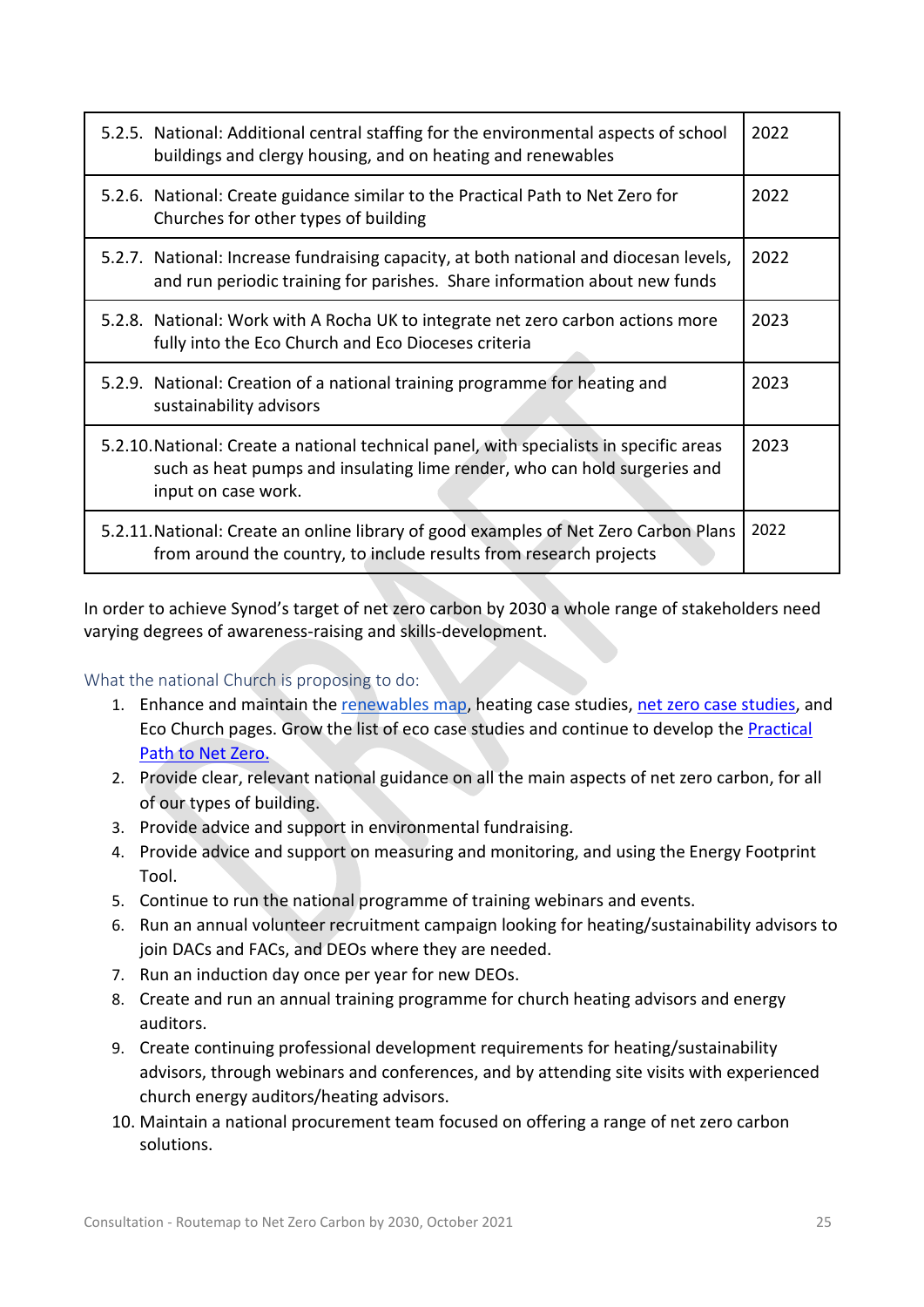- 11. Increase the staffing centrally for the environmental aspects of school buildings and clergy housing. Increase the technical knowledge centrally on heating and renewables.
- 12. Create a national technical panel, with specialists in specific areas such as heat pumps and insulating lime render, who can hold surgeries and input on case work, which dioceses can call on.
- 13. Focus on those areas where dioceses struggle to have their own specialist available.

#### What it is suggested dioceses should do:

- 1. Most dioceses have a heating advisor and/or sustainability advisor, but not all; and similarly not all have a Diocesan [Environment Officer.](https://www.churchofengland.org/about/environment-and-climate-change/diocesan-environmental-officers-map) These staff/volunteers vary considerably in the time they have and the skills/background they came to the role from. Every diocese is encouraged to invest in this key role and to include them in decision-making functions.
- 2. Discuss with the DAC and archdeacons how decision-making can best incorporate net zero ambitions.
- 3. Make carbon-footprint reporting a required element of the APCM each year.
- 4. Provide a Lay Training Pathway for Parish Environment Officers (to be piloted in the Diocese of Leeds, subject to EWG funding approval).
- 5. Gather and share case studies. Update church records on the OFS Renewables Map.

| <b>Proposed Milestone</b>                                                                                               | Proposed<br><b>Date</b> |
|-------------------------------------------------------------------------------------------------------------------------|-------------------------|
| 5.3.1. National: Create, pilot and roll-out a tool for measuring travel emissions                                       | 2022                    |
| 5.3.2. National: EV car leasing to be offered to clergy by Parish Buying                                                | 2023                    |
| 5.3.3. All dioceses to update expenses policies to encourage sustainable transport                                      | 2024                    |
| 5.3.4. All new bishops', archdeacons' and pool cars to be EV after this date<br>(assuming a minimum range of 250 miles) | 2024                    |
| 5.3.5. National: Review bishop's and archdeacon's expenses policies to encourage<br>sustainable transport               | 2024                    |
| 5.3.6. National: Install EV charging at all bishop's premises at next vacancy, on<br>obtaining new EV car, or by 2026.  | 2026                    |

#### <span id="page-25-0"></span>5.3 Work-related travel

#### What the national Church is proposing to do:

1. As part of the wider Energy Toolkit, the Research and Statistics team will be developing a tool to allow churches, schools and dioceses to estimate their carbon footprint from records of reimbursable travel receipts. Emissions from cars can be estimated using a parish/ school's reimbursable mileage rate and total spend, while emissions from public transport are estimated using cost-per-mile estimates (which are localised where possible to reflect differences in local travel costs between dioceses). The tool also allows for emissions from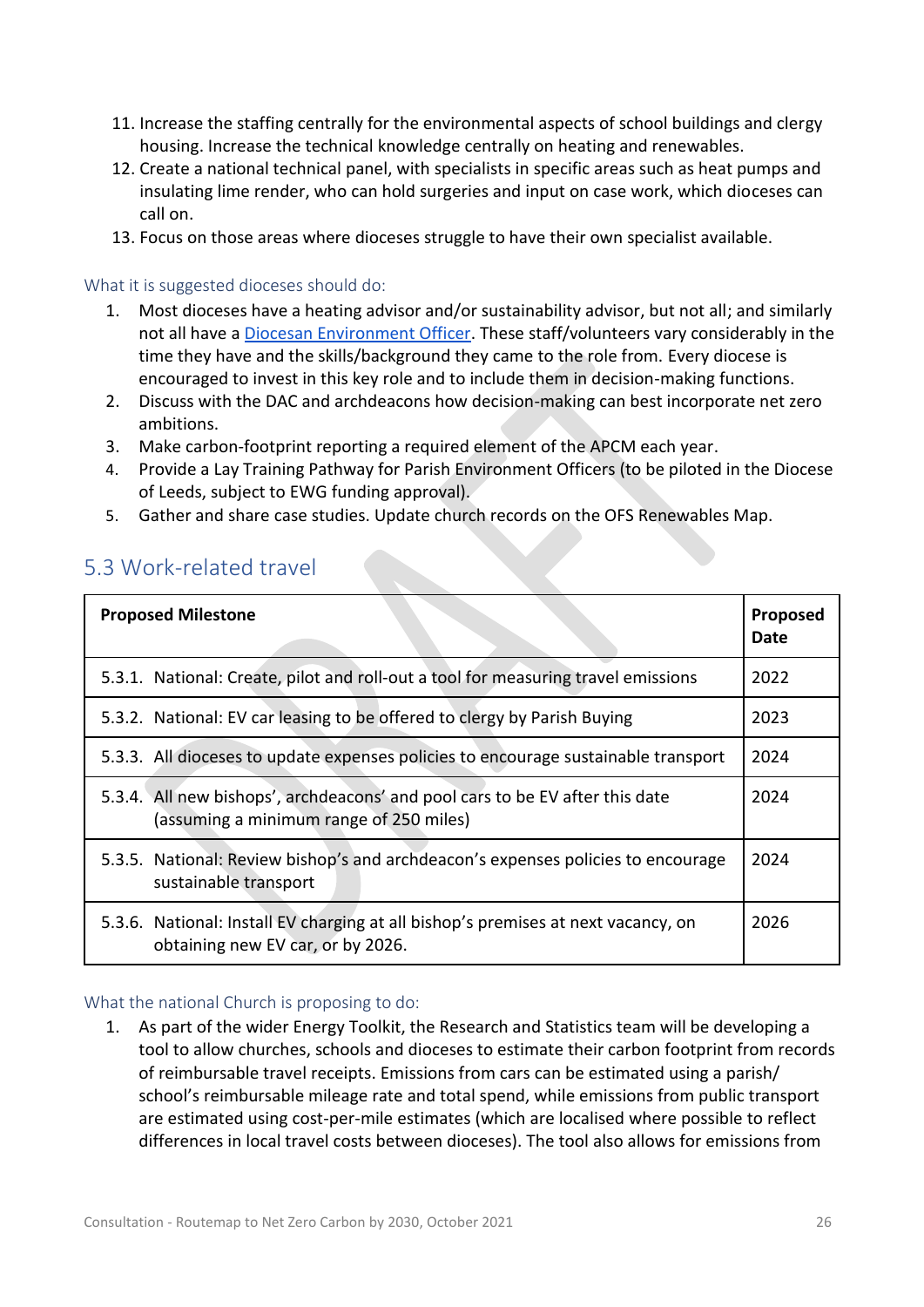air and ferry journeys to be measured by inputting the start and end points of these journeys.

2. Parish buying to expand options on non-fossil-fuel vehicles.

What it is suggested every diocesan-level organisation should do:

- 1. Update expenses policies to encourage sustainable transport.
- 2. Make all new car purchases non-fossil-fuel vehicles.

## <span id="page-26-0"></span>5.4 Funding options

| <b>Proposed Milestone</b>                                           | Proposed<br>Date |
|---------------------------------------------------------------------|------------------|
| 5.4.1. National: Increase environmental fundraising capacity        | 2022             |
| 5.4.2. National: Fundraising strategy to be developed               | 2022             |
| 5.4.3. National: Cases for support for key projects to be developed | 2022             |
| 5.4.4. National: Pilot an investment vehicle for church renewables  | 2022             |
| 5.4.5. National: Submit bids to the triennium funding review        | 2022             |
| 5.4.6. National: Implement the fundraising strategy                 | 2023<br>onwards  |

The Routemap to Net Zero Carbon by 2030 aims to answer the question, "*if we are to achieve our target, what do we need to do?*". It leads to the obvious next question, "*How will we fund this work?*"

The Sub-committee knows that this is vital. Detailed calculations of the scale of costs are not yet known as pilot surveys and the results of early evaluations are still being undertaken. The EWG will providing indicative figures before the Synod debate on the Routemap, so that debate can be informed by our best estimates, along with information on possible funding routes.

A large part of the answer will be through local fundraising, as the Church has always done. Each year, our churches and schools already raise tens of millions of pounds for work on their buildings. All involved recognise the funding environment is difficult and that large sums are hard to come by. One aspiration is to scope all building projects in a way which achieves environmental objectives that will lead us towards net zero. There will also be additional costs; for capacity and for capital works. All of these will be included in the work preparing for the Synod debate.

Developing a national fundraising strategy is a work in progress, and the Routemap does not yet contain all the answers. In particular, there are two strands of ongoing work:

• nationally we have commissioned a fundraising consultancy to help us think through the routes to external funding,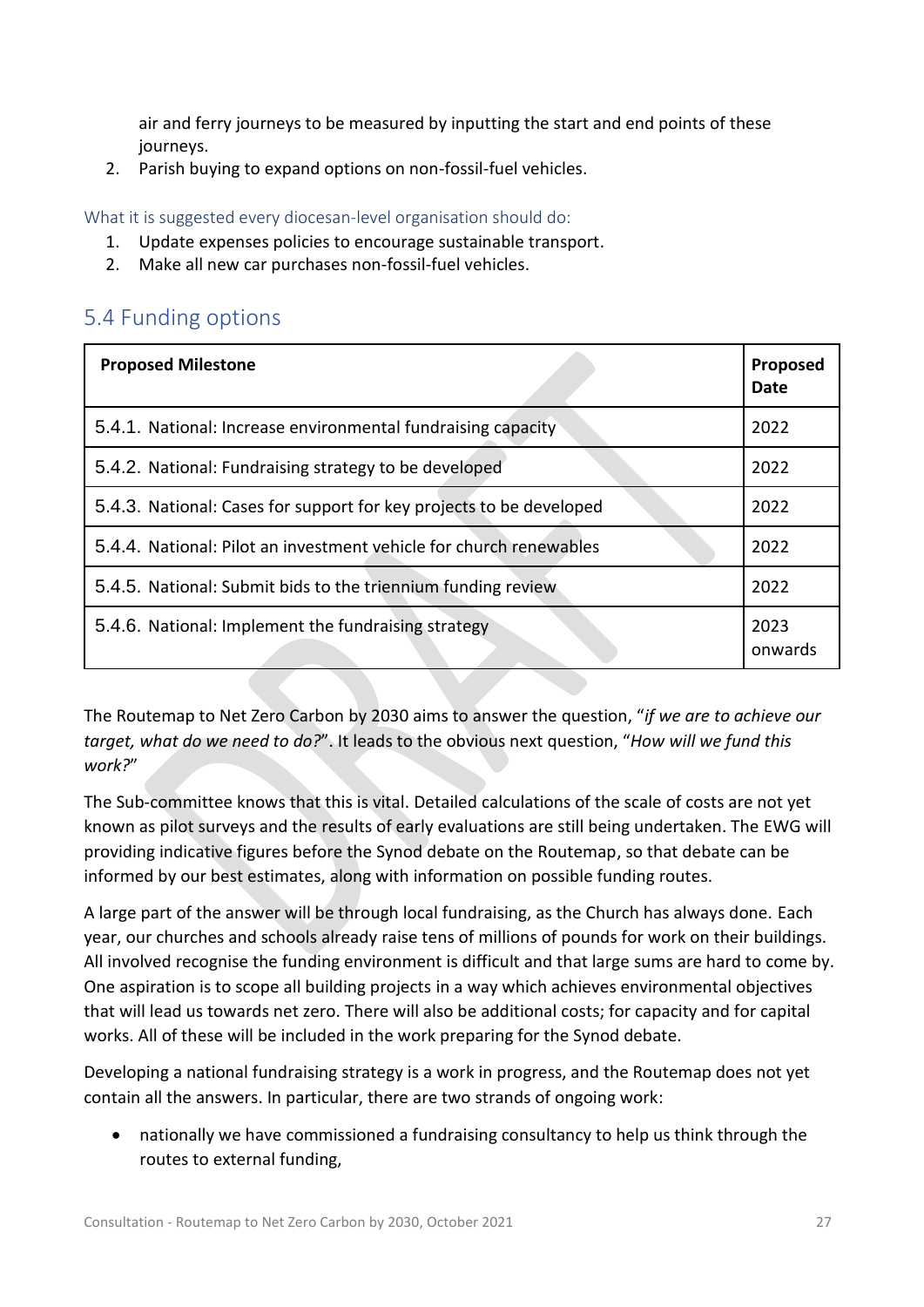• the triennium funding review is about to commence, setting funding priorities for the next three years, and this work be carried out during the winter of 2021 and spring of 2022.

All funding sources will need to be considered: including internal, public, corporate, individual donations, major donors, and trusts and foundations. Loan finance can be explored for those actions which pay back over time, such as LED lighting. Investment vehicles may be possible, by grouping programmes of renewables together, which would be suitable for 'green finance', perhaps through the Church's own social investment fund.

What the national Church is proposing to do:

- Lobby government on the need for capital repairs funding for places of worship, including for green technology installations and other works that will reduce carbon footprint.
- Explore the potential for an investment vehicle for installing renewables or energy efficient items on churches and other Church-owned buildings.
- Offer training on environmental fundraising.
- Regular information sharing, as new funds become available.

#### What it is suggested dioceses and others do:

- Prepare for funding opportunities, through carrying out energy audits, heat decarbonisation plans, and/or Net Zero Carbon Plans. Know what works needs to be done, what it costs, and be clear on the benefits and the case for funding.
- Allocate some time from the network of Giving Officers to focus on supporting parishes with environmental fundraising.
- Fundraise at diocesan and regional levels for opportunities as they arise.

## <span id="page-27-0"></span>6. Early thoughts on complex areas

*In the online consultation response you are asked to provide comments on these sections as appropriate.*

#### <span id="page-27-1"></span>6.1 Offsetting

| <b>Proposed Milestone</b>                                                                                                        | <b>Proposed</b><br>Date |
|----------------------------------------------------------------------------------------------------------------------------------|-------------------------|
| 6.1.1. National: Parish Buying to identify an approved supplier list for carbon<br>offsets                                       | 2025                    |
| 6.1.2. Implement carbon offsetting with an approved supplier to offset those<br>emissions that have been impossible to eliminate | 2030                    |

Some means of balancing our residual emissions by offsetting will be needed. This needs to be set against a real ambition that our aim is to reduce our emissions year-on-year and to reduce our emissions as much as we possibly can. Offsetting is never a replacement or compensation for not cutting emissions which can be reduced, and in fact a major net zero standard is proposing that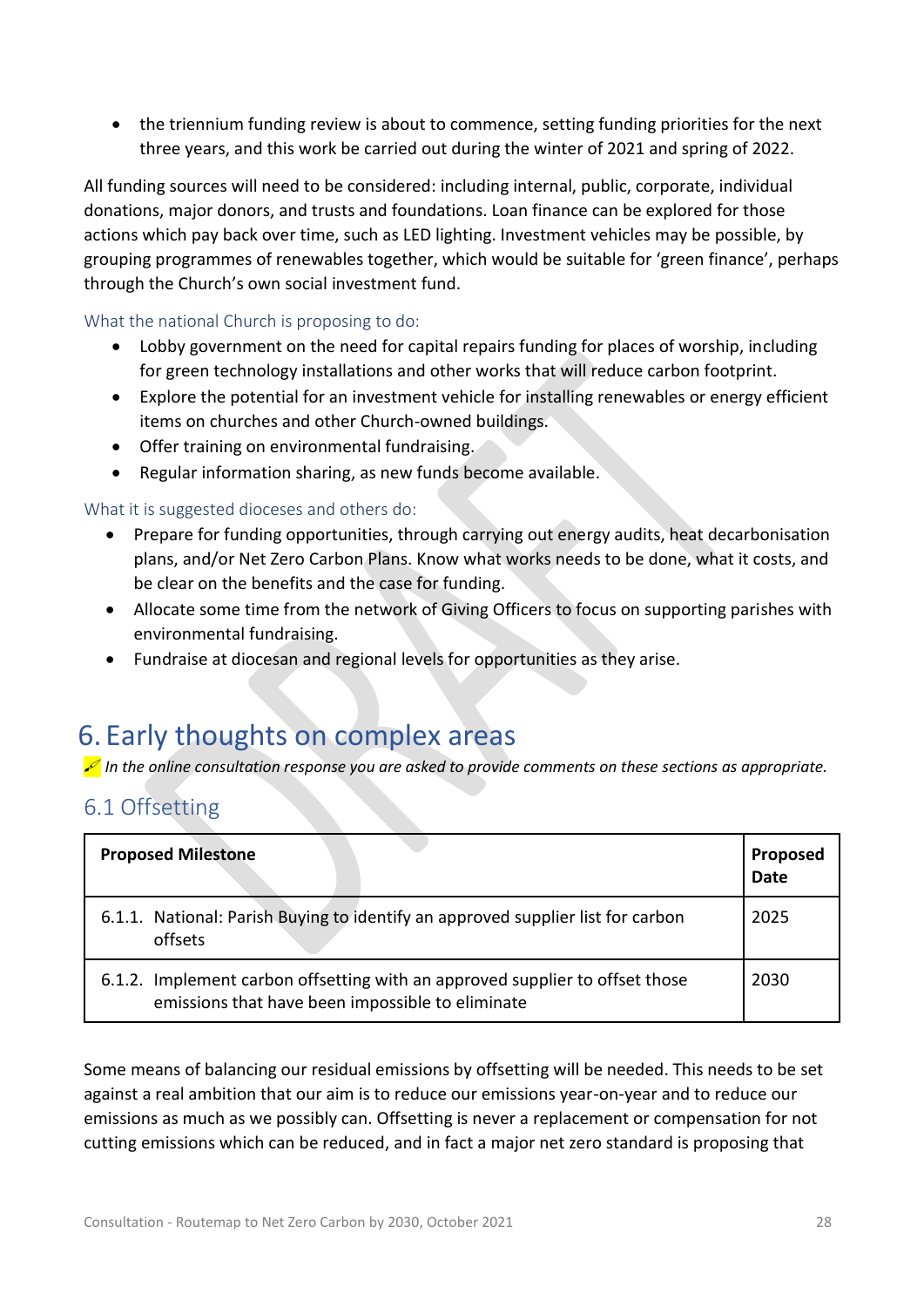offsetting covers no more than 10% of emissions<sup>23</sup>, meaning the majority of carbon emissions must be eliminated.

This consultation document is not the right place to explore all the complexities of offsetting and carbon sequestration. It is enough for now to say that carbon offsetting is likely to be needed to achieve our net zero target, but remains an area where we are still to make complex decisions. The above milestones are therefore subject to change as the topic is further explored.

## <span id="page-28-0"></span>6.2 Church land

|        | <b>Proposed Milestone</b>                                                                                                            | Proposed<br>Date |
|--------|--------------------------------------------------------------------------------------------------------------------------------------|------------------|
| 6.2.1. | National: Develop standard questions a diocese should ask of their land agent                                                        | 2022             |
|        | 6.2.2. National: Review whether to bring Church land within scope of the net zero target                                             | 2022             |
| 6.2.3. | Baseline survey of current situation of carbon contribution of land holdings                                                         | 2022             |
| 6.2.4. | Dioceses to review with their land agents the terms of tenancy agreements and use<br>of the land                                     | 2022             |
| 6.2.5. | National: Research carbon sequestration of churchyards, with different<br>management regimes                                         | 2022             |
| 6.2.6. | National: Develop guidance on churchyard management for nature and climate                                                           | 2023             |
|        | 6.2.7. All dioceses to include the diocesan environmental policy objectives within the<br>contractual framework of their land agents | 2025             |

The land the Church has responsibility for sits in four categories, that owned by the National Investing Bodies (NIBs) as assets, that owned by diocesan boards of finance, that held by cathedrals, which may include a mix of churchyard/precinct and other landholdings, and that associated with parishes including churchyards. The land managed by the NIBs is out of scope for this work as they have their own land management targets.

#### What it is proposed all responsible for land management should do:

- 1. Review with land agents the terms of tenancy agreements and use of the land. In terms of land use, careful consideration needs to be given to taking out productive arable land and replacing it with tree planting. Opportunities to renegotiate lease terms with tenants should be investigated even if there is a financial penalty, and/or tenants should be encouraged to take up Government grants such as under ELMS (Environmental Land Management Scheme).
- 2. Contribute to a baseline survey of the current situation of these holdings run by the national Church. This will allow participation in the first tier of ELMS which includes options for improving soil carbon.
- 3. Where appropriate encourage greater carbon sequestration. It should be noted though that this carbon may not contribute to the carbon budget of the landlord but be owned by the

<sup>&</sup>lt;sup>23</sup> Science-Based Net-[ZeroTargets: 'Less Net, more Zero'](https://sciencebasedtargets.org/blog/science-based-net-zero-targets-less-net-more-zero) - Science Based Targets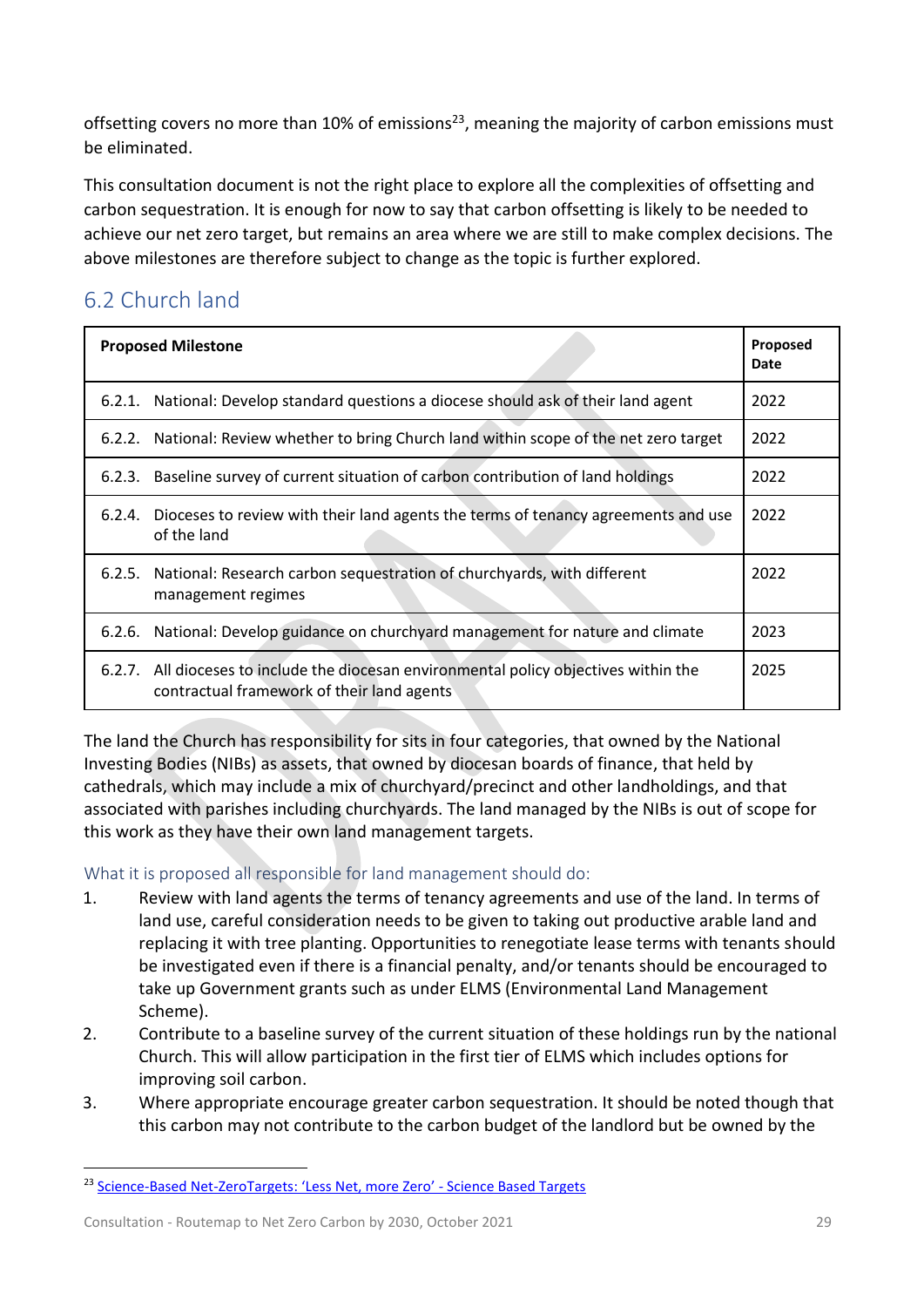tenant as part of a scheme they have agreed to, and be part of the business' own carbon budget. It should also be noted that many of the schemes that would sequester significant amounts of carbon, such as certain types of tree planting, would not do so within the period before 2030, but sequestration will continue to be required. Planting now is valuable in biodiversity terms and provides for future carbon storage.

- 4. Land should be included within environmental policies by Church organisations so that where decisions present themselves, such as with a change of tenant or sale/purchase of land, climate and biodiversity (and wider environmental gains such as flood prevention, soil improvement, temperature moderation, and air quality improvements) are considered as part of the process. It is not reasonable though to include this land in the net zero target for 2030 because the Church organisations do not have the ability to directly change the management of it.
- 5. Parishes to engage with opportunities to enhance the biodiversity of their churchyards through work such as that led by Caring For God's Acre. For example, letting grass grow longer, in places where it doesn't cause a health-and-safety hazard, can enhance biodiversity and store carbon, whilst reduced mowing frequency saves carbon emissions from mowing machinery.

| <b>Proposed Milestone</b> |                                                                                                                                                                                                                                                                                                   | Proposed<br><b>Date</b> |
|---------------------------|---------------------------------------------------------------------------------------------------------------------------------------------------------------------------------------------------------------------------------------------------------------------------------------------------|-------------------------|
|                           | 6.3.1. National: Joint research with Historic England to understand what Lifecycle<br>Carbon Assessment tools already exist, what are under development, and<br>how well they meet our needs                                                                                                      | 2022                    |
|                           | 6.3.2. National: Review whether to bring building projects into scope of the net<br>zero target                                                                                                                                                                                                   | 2022                    |
|                           | 6.3.3. National: Consult with dioceses and EASA as to whether and if so when<br>Lifecycle Carbon Assessments should be made part of faculty applications<br>for all large projects, the materiality threshold to be applied, and the range<br>of LCA approaches which are recommended to be used. | 2022                    |
|                           | 6.3.4. National: Guidance for parishes and architects on requirement for Lifecycle<br>Carbon Assessments for large projects to be published                                                                                                                                                       | 2025                    |
|                           | 6.3.5. National: Tool created to allow emissions from all buildings projects during<br>the year above a certain threshold to be estimated and reported as part of<br>the annual national GHG emissions report, using project costs and average<br>emissions per £ for typical types of project    | 2025                    |
|                           | 6.3.6. National: Generic guidance for parishes to be produced and shared, on (i)<br>the principles to apply to reduce the embodied carbon from projects and (ii)<br>the environmental impact of commonly used materials                                                                           | 2025                    |

## <span id="page-29-0"></span>6.3 Embodied carbon in building projects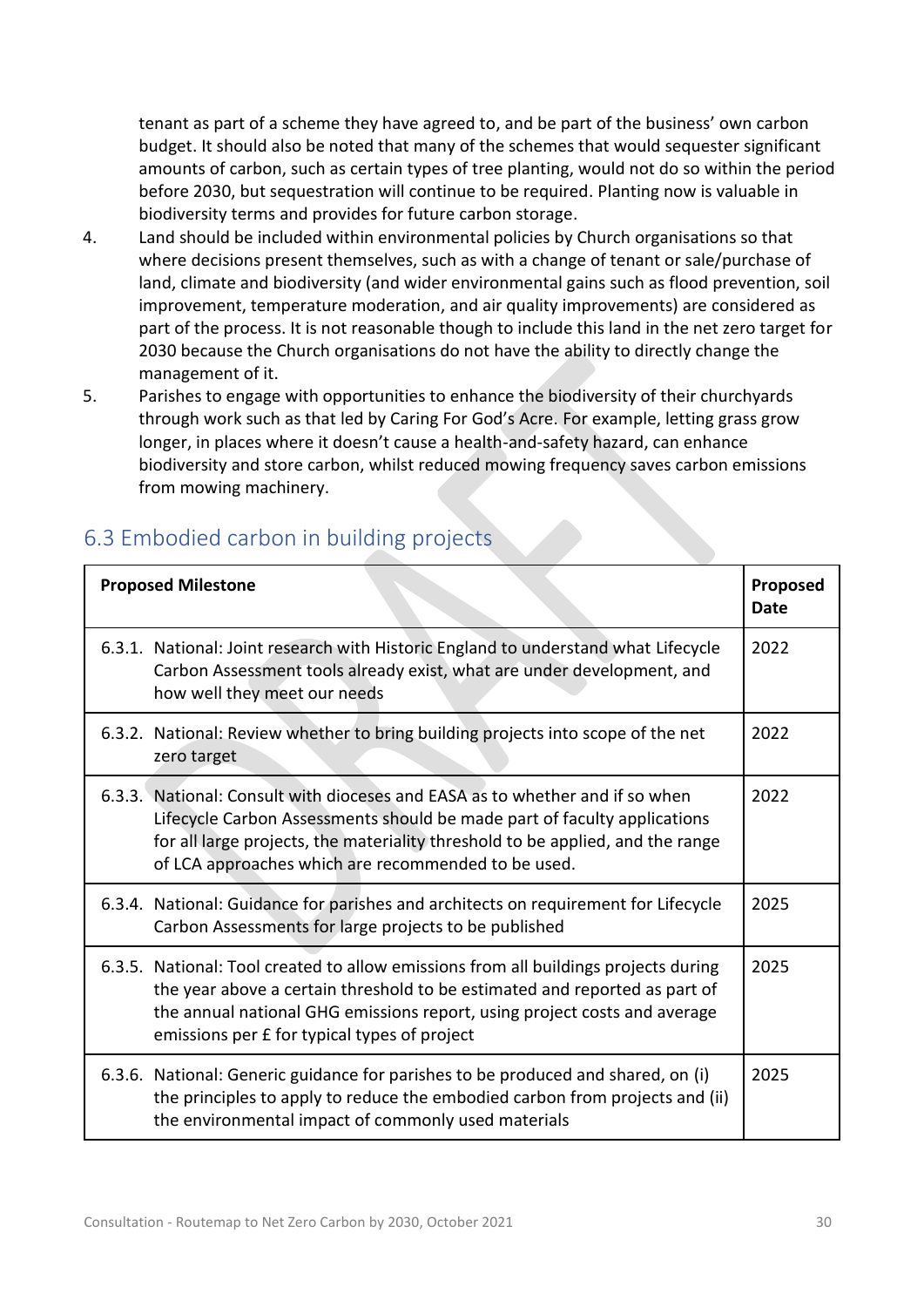<span id="page-30-0"></span>Currently operational carbon from heating and lighting is in scope by 2030 whilst 'embodied' carbon from buildings projects is in the amber section - after 2030. This is largely because there is no clear way yet for measuring it. A study reviewed 80 such carbon tools and determined none were ideally suited to our needs. The national Church will lead on the work needed to develop a suitable methodology and this issue will be returned to General Synod for consideration in due course.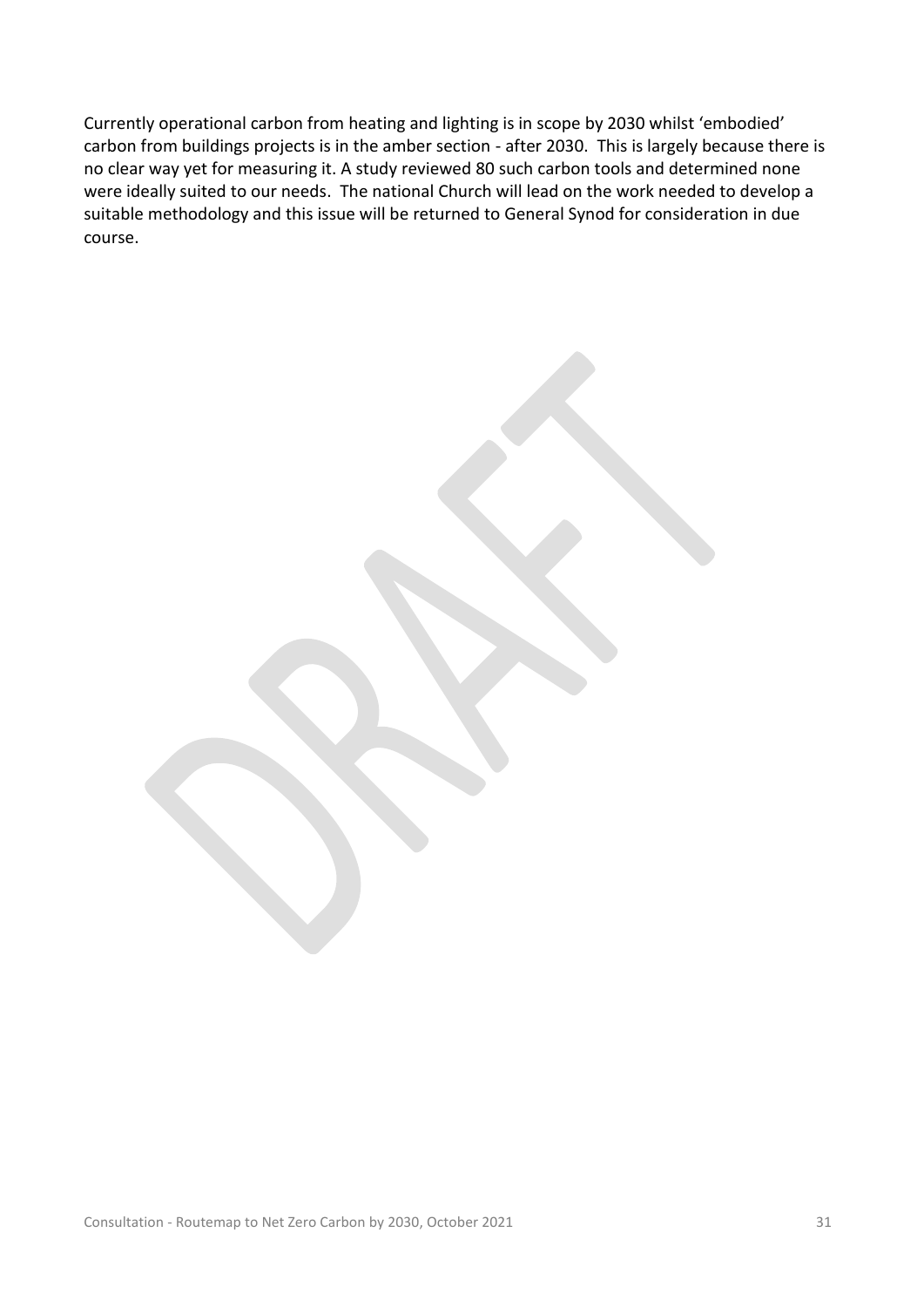## <span id="page-31-0"></span>Appendix 1 – Online survey questions

To enable you to collate your response, the following questions will form the [online SurveyMonkey](https://www.surveymonkey.co.uk/r/CoE_NZC)  [survey:](https://www.surveymonkey.co.uk/r/CoE_NZC)

1. For statistical purposes, and to ensure that we have had responses from the full range of institutions, please provide the name of the diocese / institution / committee / organisation that you are responding on behalf of: *[comment box]*

2. Please choose your role from the drop down list.

#### **Overall opinions:**

**3. Overall, do you think the Routemap sets out what is needed to achieve General Synod's intention of reaching net zero carbon by 2030?** *[Yes, Partially, No, Not sure]*

Please provide comment:

#### **\* 4. Overall, do you think the Routemap is deliverable, with the appropriate resource?**

*[Yes, Partially, No, Not sure]*

Please provide comment:

#### **\* 5. Would you be willing to endorse the net zero planning principles in Section 2.1?**

| Based in theology                          | [Yes, Partially, No, Not sure] |
|--------------------------------------------|--------------------------------|
| Urgent, relevant and widely understood     | [Yes, Partially, No, Not sure] |
| Data-driven and focussed                   | [Yes, Partially, No, Not sure] |
| Using less energy and from cleaner sources | [Yes, Partially, No, Not sure] |
| Travelling sustainably                     | [Yes, Partially, No, Not sure] |
| Offsetting the rest                        | [Yes, Partially, No, Not sure] |
| Please comment:                            |                                |

#### **Then, for each of the individual sub-sections in Sections 4 and 5:**

*(Note: You choose the relevant sections to your role. You are asked whether you want to answer each subsection. If you tick 'yes' it shows those questions. Tick 'no' and it moves on to ask about the next sub-section.)*

Do you think the proposed milestones are correct? *Yes/ Partially / No / not sure*

Do you think the proposed dates are correct? *Yes/ Partially / No / not sure*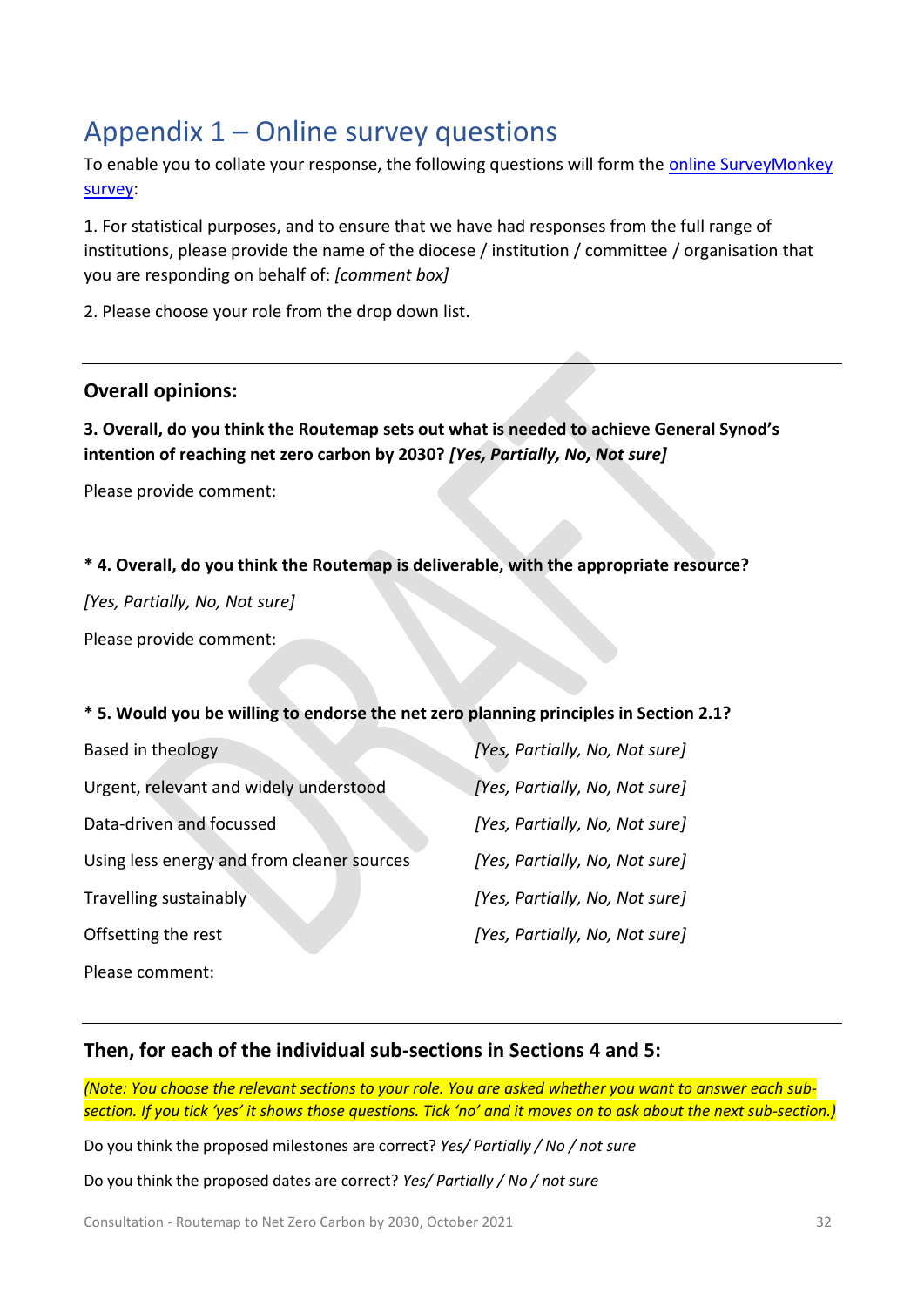If you disagree with any particular milestones, please comment, giving the milestone number. Also comment if you can see omissions. *[comment box]*

Do you think the national actions are correct? *Yes/ Partially / No / not sure* Please comment, particularly on any omissions. *[comment box]*

Do you think the diocesan / local actions are correct? *Yes/ Partially / No / not sure* If you disagree with any actions, please provide comments below. *[comment box]*

What additional resource/support would be needed, to achieve this part of the Routemap? *[comment box]*

#### **Then, for each of the sub-sections in Section 6**

*(Note: You choose the relevant sections to your role. You are asked whether you want to answer each subsection. If you tick 'yes' it shows those questions. Tick 'no' and it moves on to ask about the next sub-section.)*

Do you think the proposed milestones are correct? *Yes/ Partially / No / not sure*

Do you think the proposed dates are correct? *Yes/ Partially / No / not sure*

If you disagree with any particular milestones, please comment, giving the milestone number. Also comment if you can see omissions. *[comment box]*

Any other comments on this area? *[comment box]*

#### **Final thoughts**

Please comment if you have any messages for the Net Zero Carbon Sub-committee, when it reflects on this consultation and works on the next iteration of the Routemap? *[comment box]*

Do you have any good examples from your own work which you would be willing to share on a restricted national webpage? This could be net zero plans, environmental policies or environmental case studies that will inform and inspire others. *[Yes/ No / Other eg not currently finalised]*

If yes, please indicate what documents you have you are willing to share. *[comment box]*

If you are happy to be contacted to discuss/clarify your responses, and/or to provide the examples you've mentioned above, please provide the following details:

#### Name and email address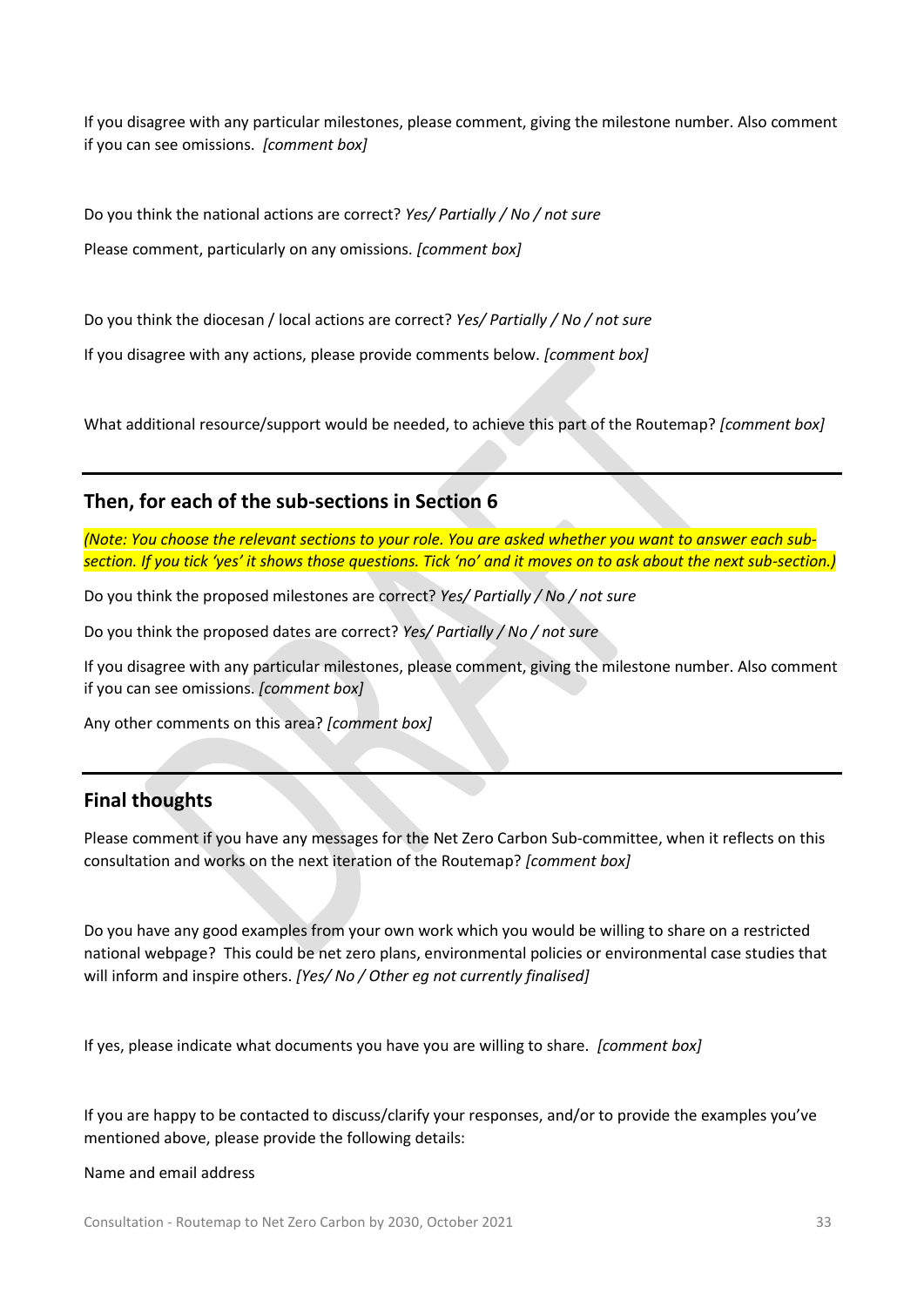## <span id="page-33-0"></span>Appendix 2 – Scope of the Net Zero Carbon by 2030 target

In February 2020, General Synod called on all parts of the Church to achieve year-on-year reduction in greenhouse gas emissions and plan to become net zero carbon by 2030. Net zero carbon means we remove the equivalent amount of carbon from the atmosphere as we emit and is most easily achieved by reducing consumption to limit carbon emissions.

During 2020, there was extensive consultation with dioceses, cathedrals and other consultees on the scope and definition of this target, with generally positive responses to the proposed definition. The final version <sup>24</sup> went to Synod in November 2020. To meet Synod's target, our focus needs to be on reducing the energy-use of our buildings and work-related travel.

The table below shows the agreed definition of the scope of the net zero target set by General Synod. This definition will next be reviewed in 2022, by the national Environmental Working Group.

 $24$  A national definition of 'net zero carbon' for the Church of England, and our approach to measuring it. November 2020.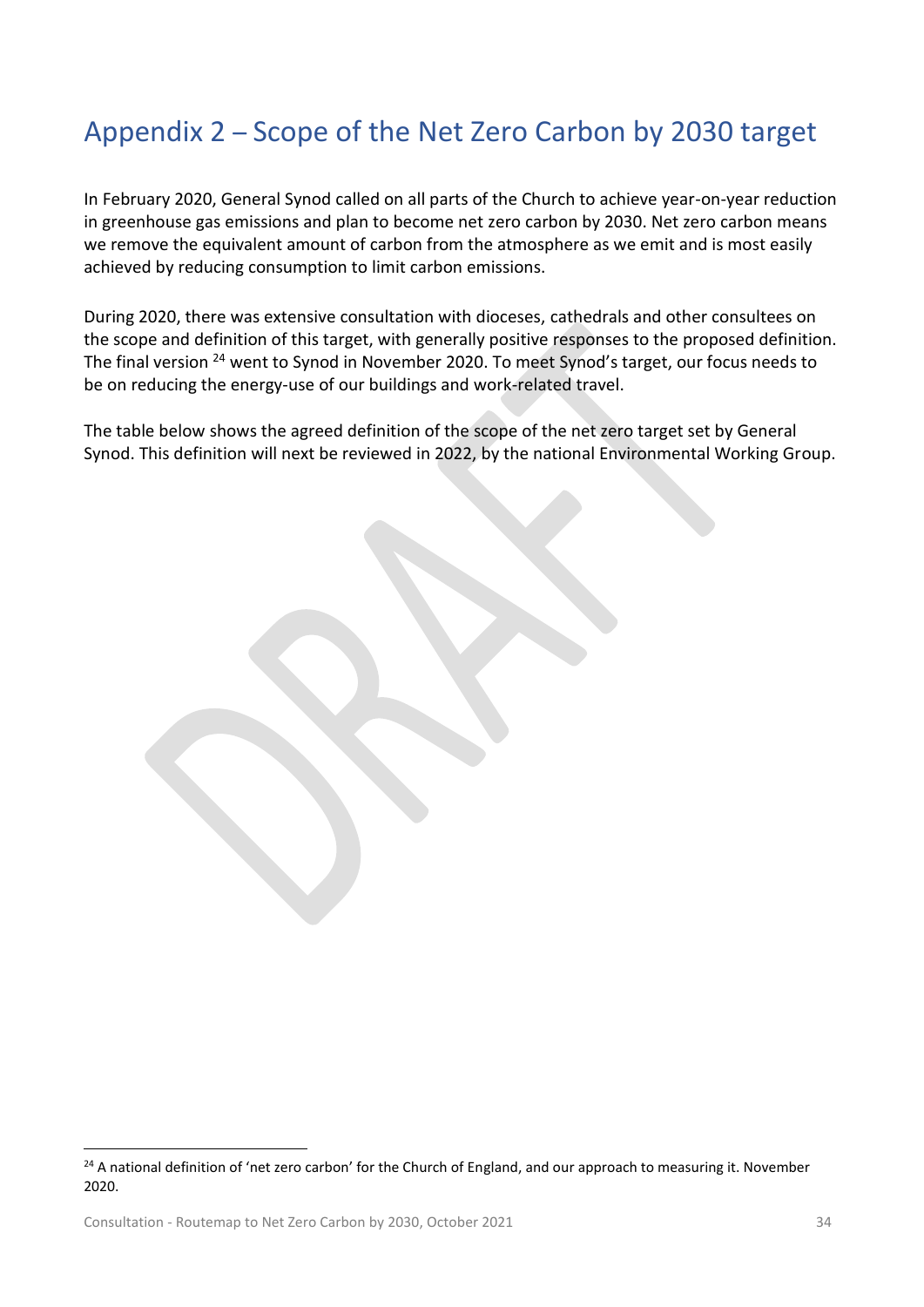| In scope?                                                                                                                                                                                                                  | <b>Buildings / activities</b>                                                                                                                                                                                                                                                                                                                                                                                                                                                                                                                                                                                                                                                                                                                                                                                                                                                                                                                                                                                                                                                                                                                                                             |
|----------------------------------------------------------------------------------------------------------------------------------------------------------------------------------------------------------------------------|-------------------------------------------------------------------------------------------------------------------------------------------------------------------------------------------------------------------------------------------------------------------------------------------------------------------------------------------------------------------------------------------------------------------------------------------------------------------------------------------------------------------------------------------------------------------------------------------------------------------------------------------------------------------------------------------------------------------------------------------------------------------------------------------------------------------------------------------------------------------------------------------------------------------------------------------------------------------------------------------------------------------------------------------------------------------------------------------------------------------------------------------------------------------------------------------|
| 2030 NET ZERO<br>These are in scope of<br>our "net zero by<br>2030" target.<br>We will aim to<br>measure and report<br>these as soon as<br>possible, as a first<br>step towards making<br>real and sustained<br>reductions | 1. The energy use of our buildings;<br>Gas, oil, or other fuel use<br>$\bullet$<br>Electricity purchased (no matter the source it is purchased from - renewable<br>electricity purchased is accounted for later)<br>$\bullet$<br>For the following buildings;<br>Churches, including church halls and ancillary buildings. (This includes non-<br>parochial churches, BMOs and others if they have their own utility supplies.)<br>Cathedrals (all buildings within the green line forming part of the precinct)<br>Schools where the DBE has a significant degree of influence (generally<br>$\bullet$<br>Voluntary Aided & Diocesan Academy Trusts) including halls/other buildings<br>Clergy housing, bishop's housing, and other staff accommodation wholly owned<br>$\bullet$<br>by the Church (based on EPC grades and average reasonable use, not actual                                                                                                                                                                                                                                                                                                                           |
| The national EWG<br>will review, and<br>potentially expand<br>this scope, every<br>three years, from<br>2022 onwards, in line<br>with reporting to<br>General Synod.                                                       | usage)<br>Church bodies' offices including Church House Westminster, diocesan offices,<br>$\bullet$<br>and bishops' offices<br>Peculiars, only if they come under faculty jurisdiction<br>Other diocesan property, including common parts of tenanted properties<br>Theological Education Institutions which are part of the Church of England<br>For all the above, tenants' energy use and mobile phone masts should be<br>excluded if possible, e.g. if on their own sub-meters. Floodlights managed and<br>paid for by the local council should also be excluded if possible.<br>Including the "well to tank" and "transmission and distribution" factors involved in<br>$\bullet$<br>getting energy to the building.<br>Note: Electricity used to charge EV vehicles will be included within the above.<br>2. All work-related travel (e.g. the petrol / diesel used by archdeacons on visitations, CBC /<br>DAC members on visits to discuss projects, reimbursable clergy and ordinand travel,<br>reimbursable staff and volunteer travel, reimbursable train journeys, staff and clergy<br>making reimbursable flights for work or ministry, coaches hired for school trips etc). |
|                                                                                                                                                                                                                            | In standard Greenhouse Gas reporting definitions, these are our "Scope 1" and "Scope 2"<br>emissions and some small elements of Scope 3 which are operationally simpler to include.<br>3. From this, and on the understanding that real reductions in energy use have been made,<br>the following can be removed:<br>Excess energy generated on site (e.g. from solar PV) and exported to the grid<br>100% renewable electricity purchased either from the Green Energy Basket or<br>$\bullet$<br>agreed companies, reviewed annually, having regard to the criteria used by the Big<br>Church Switch Green gas [those certified each year.]<br>Other reliable offsetting schemes, meeting national criteria to be developed.                                                                                                                                                                                                                                                                                                                                                                                                                                                             |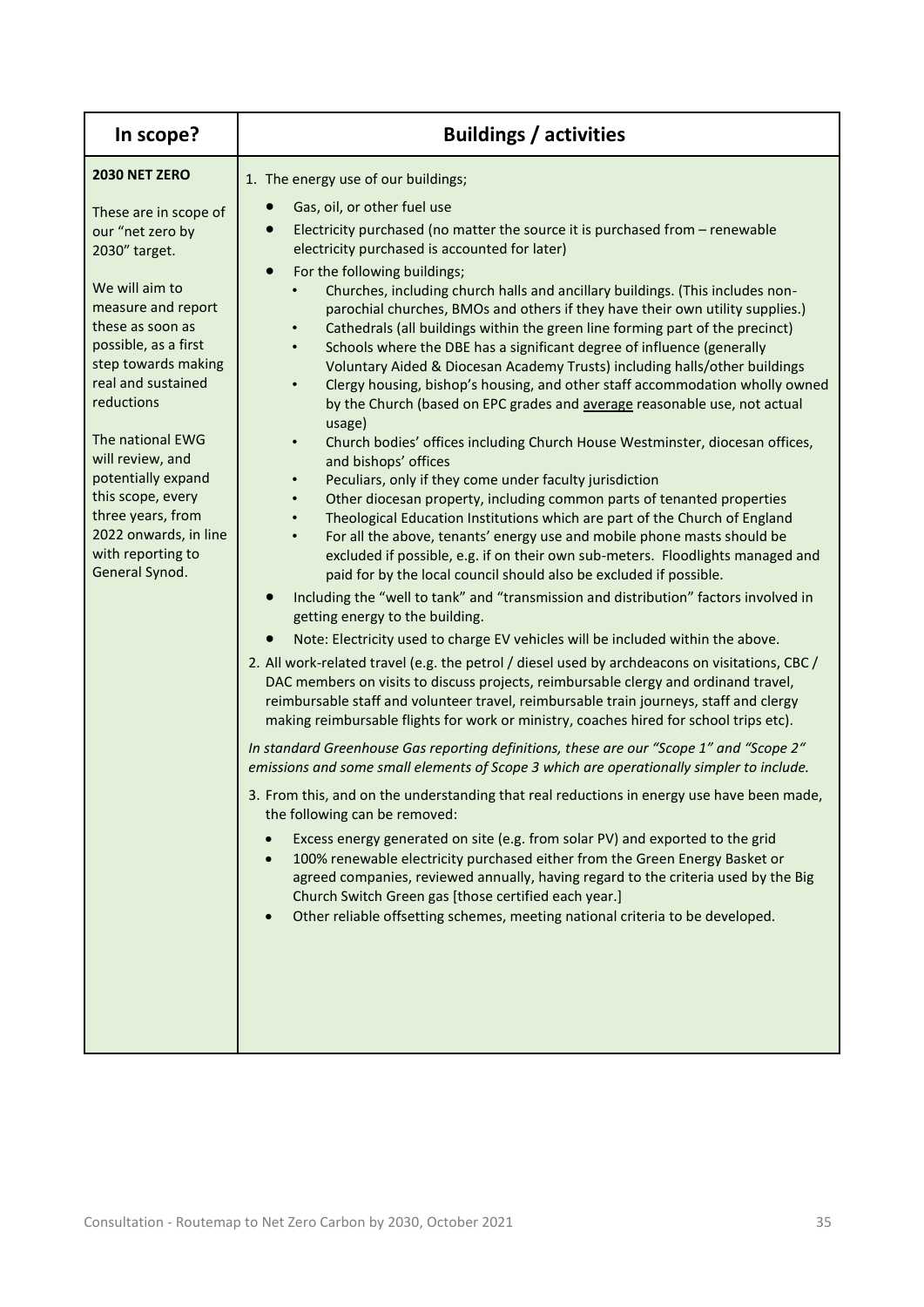| <b>NET ZERO AFTER</b><br>2030<br>These will be in our<br>next phase of work.<br>Some dioceses may<br>opt to include these<br>in their diocesan<br>2030 targets. | All the emissions from major building projects (new builds and extensions, major re-<br>4.<br>orderings, solar panel installations, major new heating or lighting systems) *<br>Emissions generated from the farming / management of Church land (including church<br>5.<br>yards, unless fully controlled by local councils, and glebe land) less emissions<br>sequestered through the farming / management of Church land (such as tree planting,<br>soil improvement, and other nature-based solutions) *<br>All the emissions (including upstream process & transport) from the procurement of<br>6.<br>any items we buy (e.g. pews for churches, paper & printing for offices, new cars for<br>bishops, catering for events)<br>Upstream and downstream emissions from water and drainage<br>7.<br>Downstream emissions from waste disposal<br>8.<br>9.<br>Emissions from building contractors, plumbers, electricians and the like<br>10. Carbon generated from use of emails and the internet in work-based contexts<br>11. Diocesan investments, if they are a material amount<br>12. Air-conditioning gasses<br>In standard Greenhouse Gas definitions, these are those parts of our "Scope 3" emissions<br>which are within our influence to a significant degree.<br>* To be specifically reviewed in 2022, with the potential to bring them into scope of the 2030<br>target, only after consultation, and if feasible methodologies have been developed |
|-----------------------------------------------------------------------------------------------------------------------------------------------------------------|----------------------------------------------------------------------------------------------------------------------------------------------------------------------------------------------------------------------------------------------------------------------------------------------------------------------------------------------------------------------------------------------------------------------------------------------------------------------------------------------------------------------------------------------------------------------------------------------------------------------------------------------------------------------------------------------------------------------------------------------------------------------------------------------------------------------------------------------------------------------------------------------------------------------------------------------------------------------------------------------------------------------------------------------------------------------------------------------------------------------------------------------------------------------------------------------------------------------------------------------------------------------------------------------------------------------------------------------------------------------------------------------------------------------------------------------------------------------|
| <b>NOT INCLUDED IN</b><br><b>TARGET</b><br>Out of scope of our<br>target (but still<br>within our mission<br>to influence)                                      | 13. Travel of staff and clergy to and from their usual place of work or ministry<br>14. The travel of the public to and from church, school, and church events.<br>15. Clergy family's & residents' GHG emissions (consumer goods, travel, holidays). The<br>energy used to heat and light the housing, if over the average reasonable use above.<br>16. Personal GHG emissions from the lives of worshippers attending church, other church<br>users (such as people attending a choir or playgroup), and overseas visitors<br>17. Schools over which we have very limited influence (generally Voluntary Controlled<br>Schools which are fully controlled by Local Authorities)<br>In standard Greenhouse Gas definitions, see below, these are either out of our scope or are<br>scope 3 but largely outside our influence.                                                                                                                                                                                                                                                                                                                                                                                                                                                                                                                                                                                                                                       |